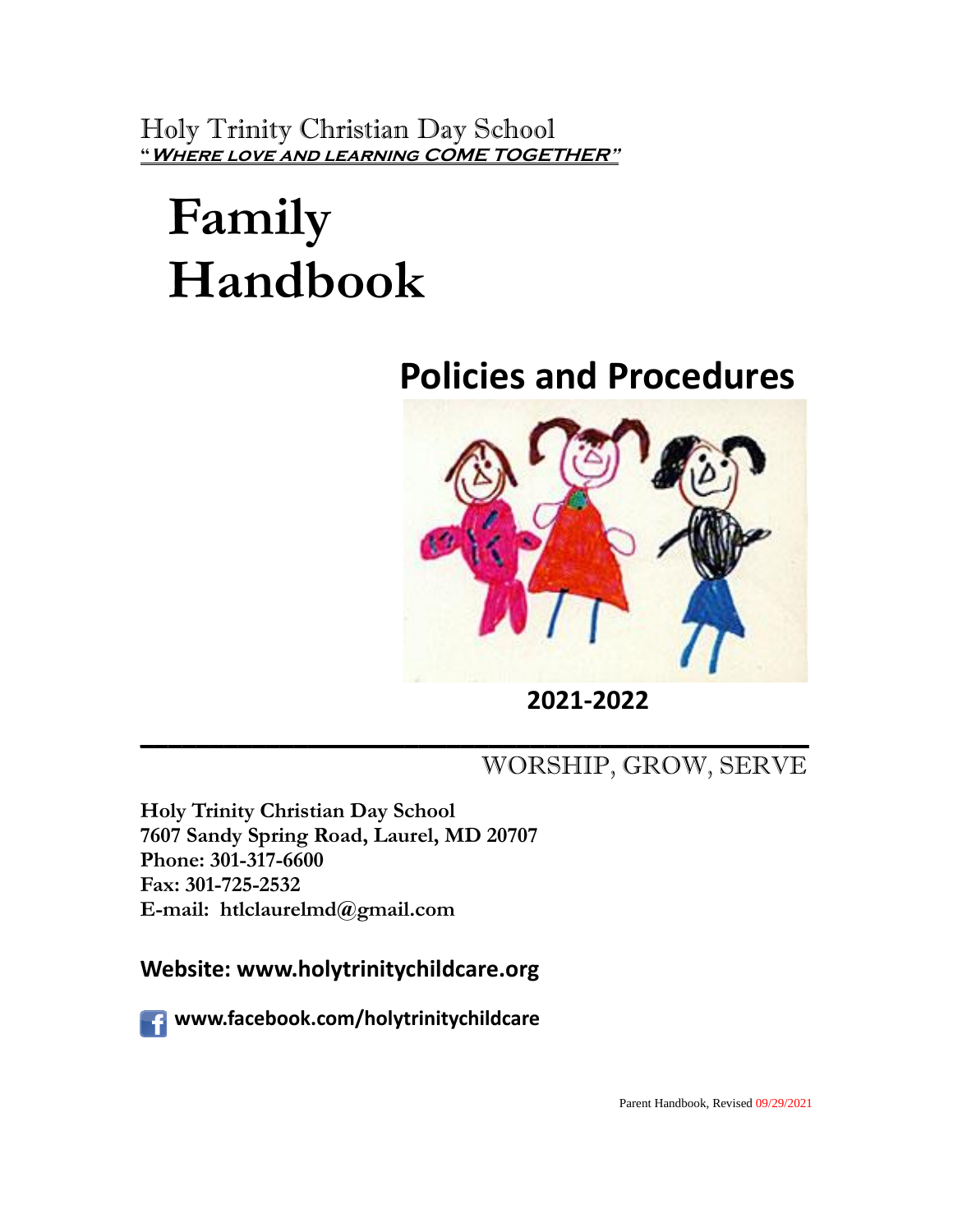## **Table of Contents**

| Page 3  | <b>Welcome Letter &amp; History</b>           |
|---------|-----------------------------------------------|
| Page 3  | The Organization: Mission and Philosophy      |
| Page 5  | <b>Programs</b>                               |
| Page 7  | <b>Tuition, Fees and Policies</b>             |
| Page 10 | <b>Special Items</b>                          |
| Page 11 | <b>Guiding Children's Behavior/Discipline</b> |
| Page 13 | <b>General Policies and Procedures</b>        |
| Page 16 | <b>Enrollment</b>                             |
| Page 17 | <b>Personal Belongings</b>                    |
| Page 18 | <b>Health and Safety</b>                      |
| Page 21 | <b>Food and Nutrition</b>                     |
| Page 22 | <b>Family and Center Communications</b>       |
| Page 22 | <b>Parent/Family Opportunities</b>            |
| Page 24 | <b>Grievance Procedure</b>                    |
| Page 24 | <b>Changes to Parent Handbook</b>             |
| Page 25 | <b>Handbook Agreement</b>                     |
|         |                                               |

Holy Trinity Christian Day School is a ministry of Holy Trinity Lutheran Church. Additional information about the Evangelical Lutheran Church in America may be found at [www.elca.org](http://www.elca.org/)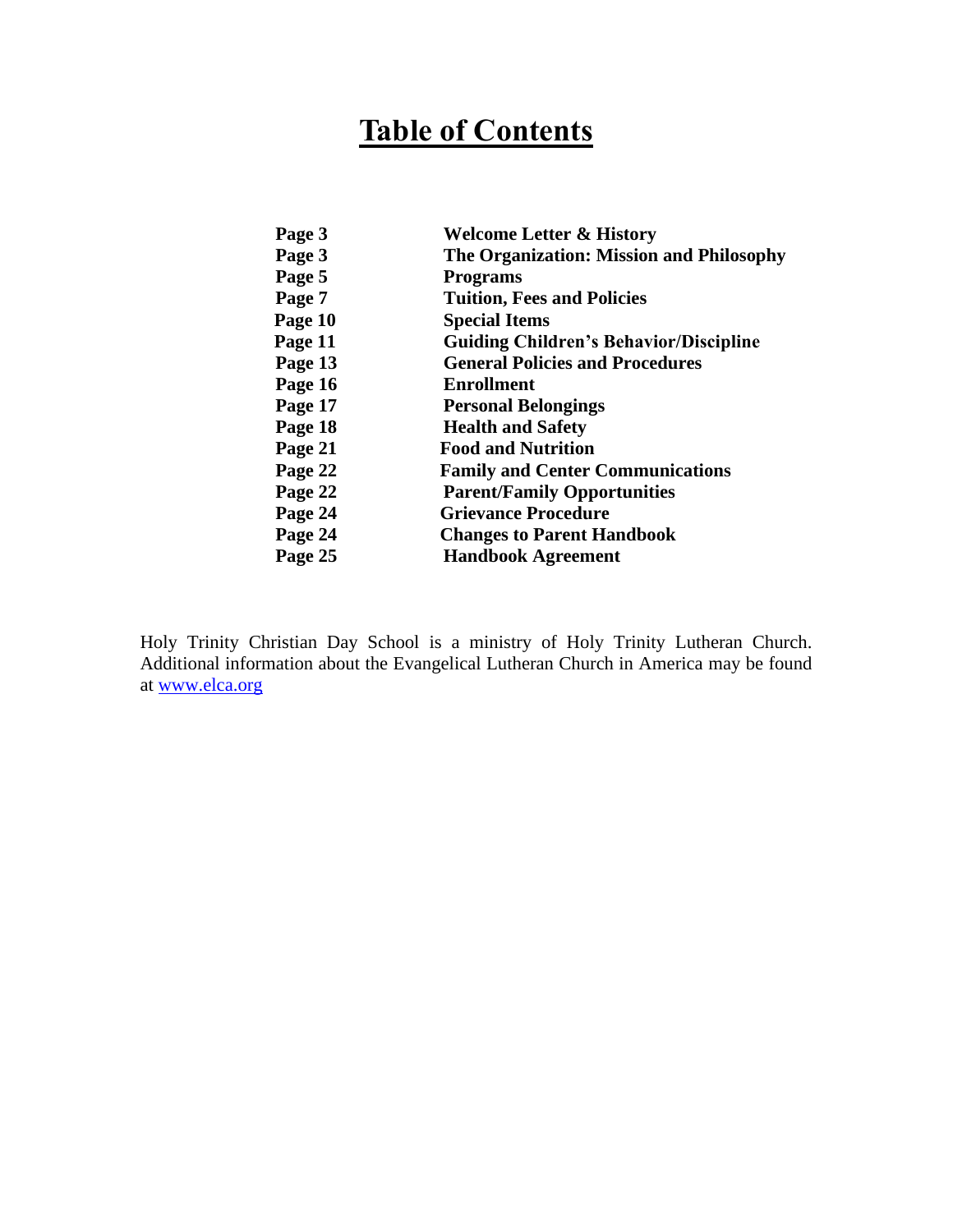#### **I. WELCOME!**

Welcome to Holy Trinity Christian Day School! We are delighted that you have decided to choose our program for your child(ren). Many thanks for the continued support of returning families and a special welcome to our new families. We know that choosing quality child-care that is right for you and your child is never an easy decision. Working in partnership with our families, HTCDS provides a loving environment for your child.

What makes HTCDS stand out are our dedicated staff and supportive parents. Our wonderful teachers develop a special relationship with the children. Our School Board, made up of church members, staff, and parent representatives, provides oversight of the Center. We encourage you to communicate regularly with your child's teachers and to participate in the Day School community by attending field trips, volunteering in the classroom, helping out on workdays, or making a financial donation to support special events.

As a Christian program, we are committed to providing a place where love and learning come together for every child. We offer a Christian environment where the love of God and the grace of our Lord Jesus Christ is taught through both words and actions. This Handbook is designed to be a guide to provide you with an understanding of our philosophy, policies, and procedures.

If you are not a member of a worshiping community, we encourage you to visit us on Sunday. Our service times are the 8:30 am and 11:15 AM with Sunday School at 10:00 am for all ages (including adults!)

As the Pastor of the Church and Child Care Center, I look forward to working with you and the staff to ensure each child is given the opportunity to grow into the person God has created. I am eager to be of help with any issues or questions that you may have about our outstanding program. We ask that you keep this handbook in a convenient place and use it as a reference during the school year. It is also available in electronic form on our website: [www.htlcdayschool.com](http://www.htlcdayschool.com/)

> Serving Children in Christ's Name, Pastor Connie S. Miller, Pastor

#### **II. HISTORY & DEVELOPMENT**

Holy Trinity Christian Day School and After Care is a ministry of Holy Trinity Lutheran Church, serving children ages 24 months to 12 years. The School was opened in 1999. Over the years, as the community's needs and demographics changed, so did our Center, growing both in size and adding a School-Age Programs. Today, we are licensed to serve over seventy children in the preschool and the aftercare programs. We are a well-established and respected partner in the Laurel community.

#### **III. THE ORGANIZATION**

#### Mission

Our primary mission is to provide an atmosphere in which a child may grow spiritually, physically, cognitively, morally, and socially, including developing a positive sense of self, feelings of trust and security, and a love for learning and respect for others. The Center is also dedicated to promoting a harmonious diversity and to supporting families by providing consistent, convenient, affordable, and high-quality childcare.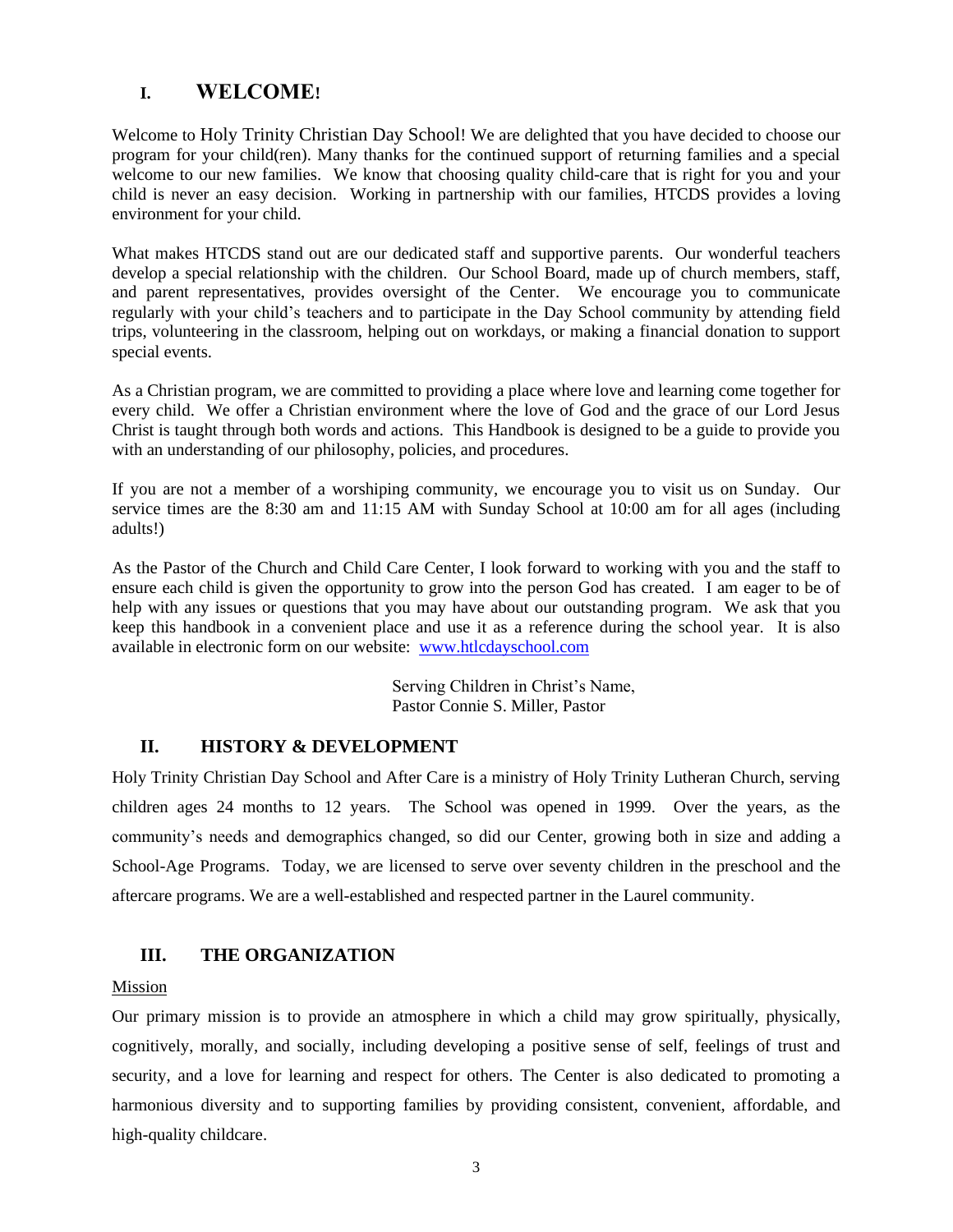#### Philosophy

At HTCDS we believe that children have a God-given curiosity and desire to learn. We believe information is not taught in isolation, but rather it is integrated into the daily events and connected to the children's individual and group experiences. We also believe that play is the work of children and that it is through meaningful play experiences that a child's overall development is fostered. Teachers at HTCDS support the children's natural curiosity by providing them with relevant, developmentally appropriate activities, materials and stories which enable them to experiment and create while growing in their awareness of themselves and the world around them.

HTCDS welcomes children of all abilities and offer a balance of child initiated and teacher directed activities reflecting the interests of the children, their primary languages, and their cultural backgrounds. Additionally, we accept families of all races, religions, and nationalities. We also work closely with parents and other health care professionals to include children with disabilities and/or special health care needs.

#### The School Board

The Board is primarily responsible for setting policies, establishing the budget, and providing for the well-being and success of the Center. All parents are invited to consider being a Parent Rep on the Board. Parents interested in serving on the Board may contact the Board Chair or the Center's Director. Meetings are generally held the fourth Monday of each month.

#### The Director

The Director is responsible for the daily operations of the Center, oversees the staff, and ensures licensing requirements are fulfilled. She is also responsible for coordinating communications between families and the Center.

#### The Administrative Assistant

The Administrative Assistant is responsible for all tuition-related needs/questions and maintains the children's files. She also prepared the monthly newsletter, Kid's Talk and leads tours of the facility.

#### The Teaching Staff

Holy Trinity employs a qualified and highly dedicated staff. All staff are certified by the Maryland State Department of Education (MSDE), Office of Child Care. All teachers have thorough reference and criminal background checks and each employee undergoes a mandatory 90-day probationary period. All staff is involved in continuing education on a regular basis.

#### State Licensing

Our center is licensed by MSDE, Child Care Licensing Division, Prince George's County. Their policies and mandates are available in the office and at: *www.marylandpublicschools.org/MSDE/divisions/child\_care/regulat* The Center undergoes yearly inspections. The results of inspections can be found online at **[www.CheckCCMD.org](http://www.checkccmd.org/)**

#### **IV. THE PROGRAMS**

#### Provisional Period

Each new student begins enrollment with a 45-day provisional period. At the end of the provisional period, an evaluation will be made by the teacher and Program Coordinator regarding the child's continued enrollment. The purpose of the provisional period is for the Program Coordinator and the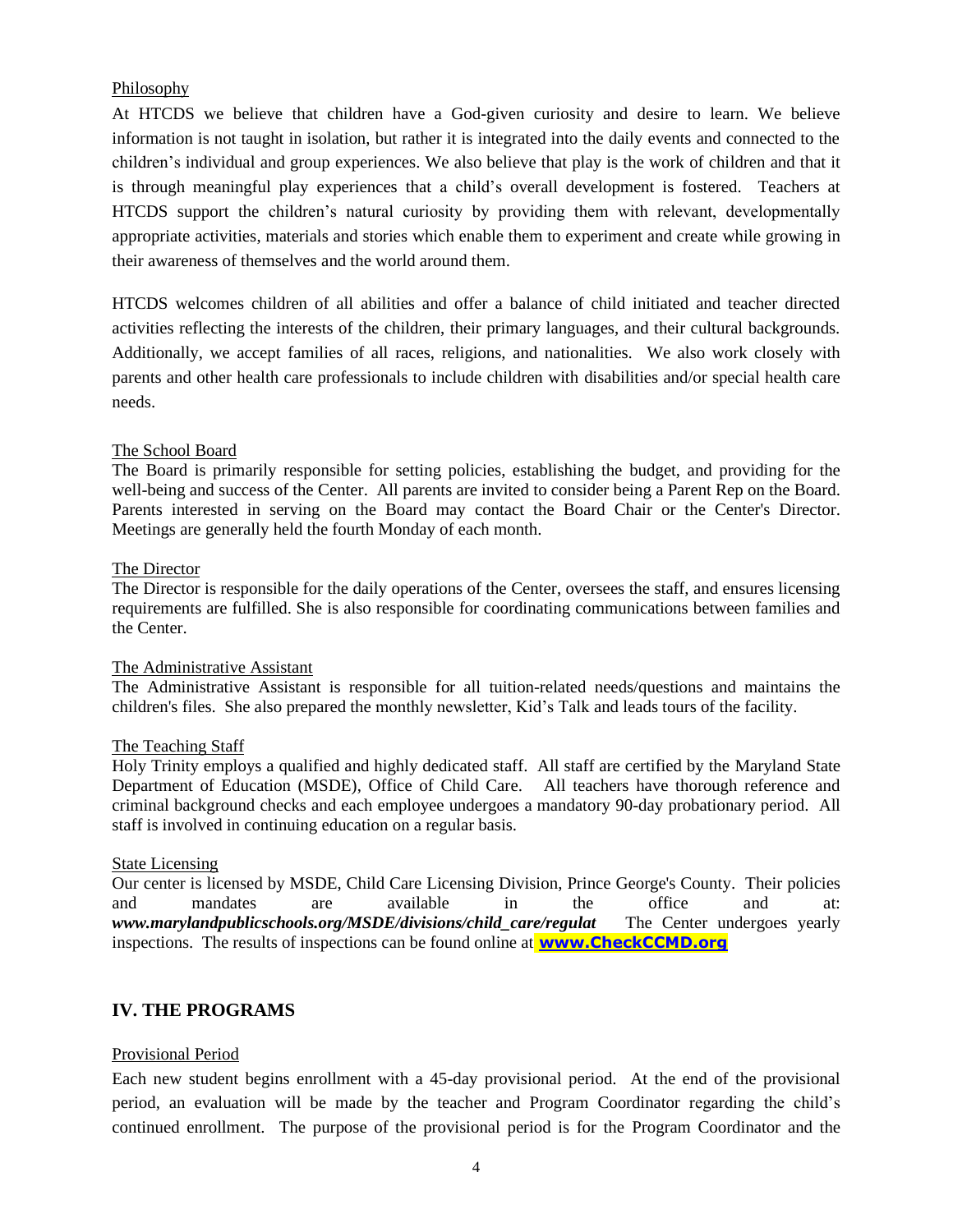family to observe and mutually agree that HTCDS offers the best possible learning environment for the child to excel.

HTCDS offers several programs. Each program is designed to meet the developmental needs of the children.

### **Toddler Program: The Busy Bees – 24-36 months**

The Toddler Program is open to children 24-36 months old. This program is staffed with a 6:1 studentteacher ratio. Regular reports are available, reporting on the child's eating, sleeping and potty experiences of the day, as well as other pertinent information.

Our goals for children in this program are three-fold:

- 1. Development of self-help skills including potty training (when ready); feeding. Putting on own coat, etc.)
- 2. Development of language skills…expanding vocabulary
- 3. Development of peer to peer social skills through play

#### Toilet Training

HTCDS accepts children who are age 2 and not toilet trained. Toilet training is offered as part of the twoyear old self-help curriculum. Parents are encouraged to support the staff in the training process and to look for signs of readiness at home.

#### **Curriculum**

This program currently is using the Itty Bitty Bookworm curriculum for 2's which you can preview at <http://www.ittybittybookworm.com/?catID=14351>.

## **Preschool Programs: The Caterpillars (3 yrs.) and The Butterflies (4 yrs./PreK)**

The curriculum used is The Investigator Club, which aligns with the core curriculum for school readiness in the State of Maryland. Teachers are encouraged to use their own creativity in preparing and presenting the curriculum content.

The curriculum used in all class's centers around books and themes, making it language rich. Using story, the children widen their world view and learn to relate to one another. Children learn by doing, so we provide firsthand experiences to help them see, hear, smell, touch and feel, to increase understanding. Because of this approach, there are times when learning is teacher directed and other times when it is selfdirected, frequently through play.

The primary Christian education curriculum is the Bible itself, provided in an age appropriate format.

Home learning folders are also sent home for parents and children to share together in the work they are doing in the classroom. They are designed to be an opportunity for parents to engage in the educational process with their child. They are also utilized to communicate with parents and send home completed materials.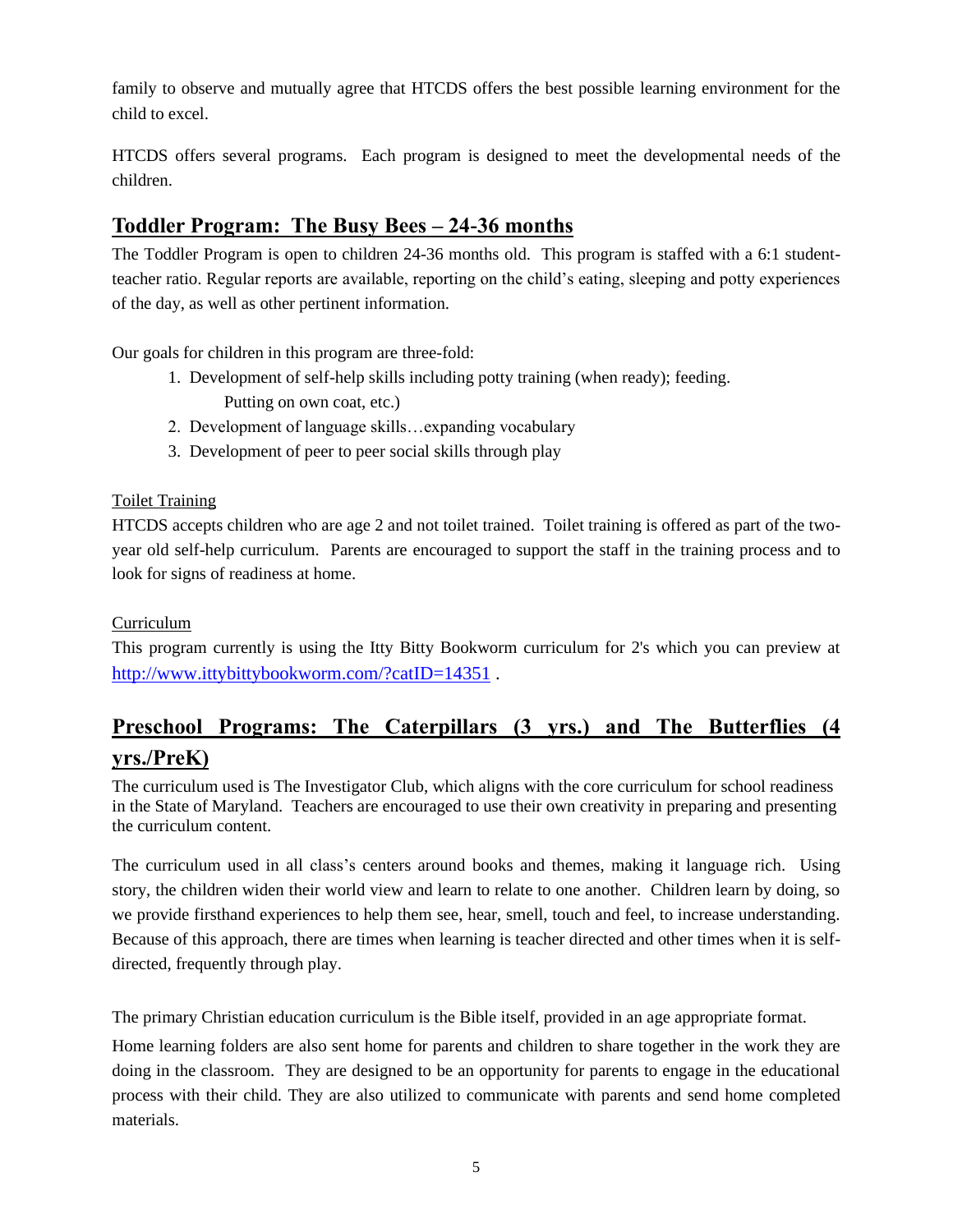#### **Assessments**

Our staff provides ongoing assessments of the children through observations, collection of work created, conversations with the family, as well as formal assessments done in December and again in May. Parent conferences are scheduled in December and May (if needed).

#### Placement in Classrooms

Children are placed in a classroom with children their age, following the State of Maryland age cut-off date of September 1. However, several factors other than age may be considered when placing children and moving children to a new classroom. These considerations include the child's level of development, group dynamics, and the attendance schedule.

#### Transition to a New Classroom

**Home to Program**- Parents are asked to bring their children with them for when they visit the school. Children may also spend time visiting their new classroom during the week or two before they start to become familiar with the new teachers, children, and routine. A parent must accompany children during these visits. Additionally, we ask parents to provide us with IEPs/IFSPs and/or any other individualized care plans for children with disabilities and special health care needs.

**Within Program**- Children are typically moved from one classroom to another when transitions take place in the summer following our week-long closing at the end of the school year. Children may be moved at other times during the year if parents and staff agree this is in the child's best interest. The child will spend time visiting the new classroom during the week or two before the move to become familiar with the new teachers, children and routine. Parents are strongly encouraged to arrange a meeting with the teachers in the new classroom for an orientation. A portfolio with information regarding each child's assessment and developmental progress is given to their new teacher before they move to their new classroom.

**Program to School**- Our Pre-K teachers do an amazing job of preparing our students for Kindergarten by discussing the differences between our school and "big kid" school. We also end our school year with an end of year ceremony where our Pre-K students officially graduate from our program to school.

#### Cubby

Each child is assigned a cubby. Please place all personal belongings in your child's individual bin, with lunch box above and coat on the hook underneath. Be sure to check this area daily as completed work and forms such as permission slips will be placed in the cubby. A complete change of seasonal clothing should be kept in your child's cubby. If you see that it is empty, please bring in the required articles of clothing the next day of attendance. Teachers are encouraged to report any pertinent information to you by leaving a note in your child's cubby or through email.

Parents are asked to be sure to review all materials contained in the take-home folders. Newsletters, periodic at-home work, and other important information are handed out via the takehome folders. Folders are to be returned the following day.

## **School Age Program (Kindergarten – 12 years old)**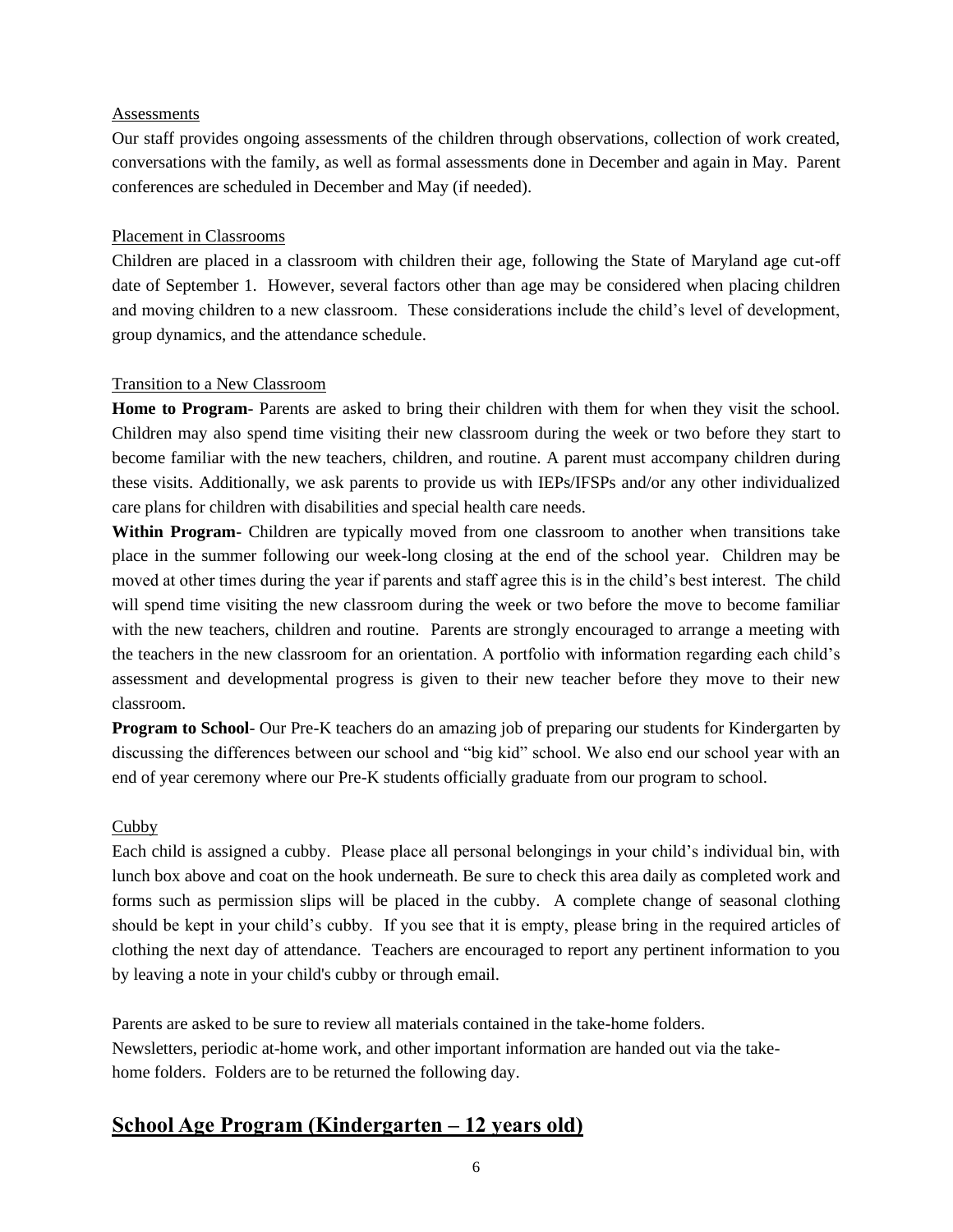Kindergarten through 6<sup>th</sup> grade students enroll in the School-Age program for Before and After School. No per diem for this program. Projects, games, homework support, music, outdoors activities, and sports are offered. A snack is provided. Devotions and prayer are shared daily. Field trips and community service projects are also an important part of the school-age curriculum. A Christmas program is presented to the entire school. Scotchtown Hills is the primary school we support as it provides bus service to and from the Elementary School. Our bus is available to drop off/pick up children from CMIT and Bond Mill Elementary Schools.

#### NOTE ABOUT HOMEWORK

HTCDS recognizes the demands on the time of the children and families and the dilemma of picking up children from daycare, getting home late, eating dinner, and doing homework. Therefore, to support families, HTCDS will provide a block of time (up to 45mins) for children to begin their homework in an environment conducive to studying. It is the parents' responsibility to ensure that the homework is accurate and completed.

#### **Extended Day Program/Public School Closed Days**

On days when the Prince George's County schools have an early dismissal or full-day scheduled closings, our School Age children may sign up for extended day care from 6:30 am – 6:30 pm. as long as they have signed up in the notebook, provided at least 24 hours prior to the scheduled closure. For full day care, an additional fee of \$20 is charged. Families who desire only the normal half day (1-6 pm) services, are not charged an additional fee but must also sign the notebook to indicate participation.

#### **TRINITY KAMPERS: School Age Summer Program**

The School-Age Summer Camp is a recreational program with many field trips, including bowling, skating, swimming, and movies. Other activities include arts and crafts and sports. Each week of the summer has a specific theme, and outings and activities are developed for each week accordingly. Each week is a stand-alone session with fees to be paid in full prior to the first day of the session. Registration begins in the spring.

## **V. TUITION AND PAYMENT POLICIES**

#### Tuition Fees

The tuition fees for full time (5 day/week) students are as follows:

Two-year-old (non-potty-trained 3+): \$245 per week

Three-year-old: \$220 per week

Four/Five-year-old: \$210 per week

A child will be considered fully potty trained when he/she goes two consecutive weeks without an accident in our care.

Per Diem: \$67 (2 yr. old); \$62 for (3 yr. old); \$57 (4 yr. old). The tuition for before/after care students is (All day school age \$210 per week) School Age children transported by the Center bus are assessed \$10.00/week.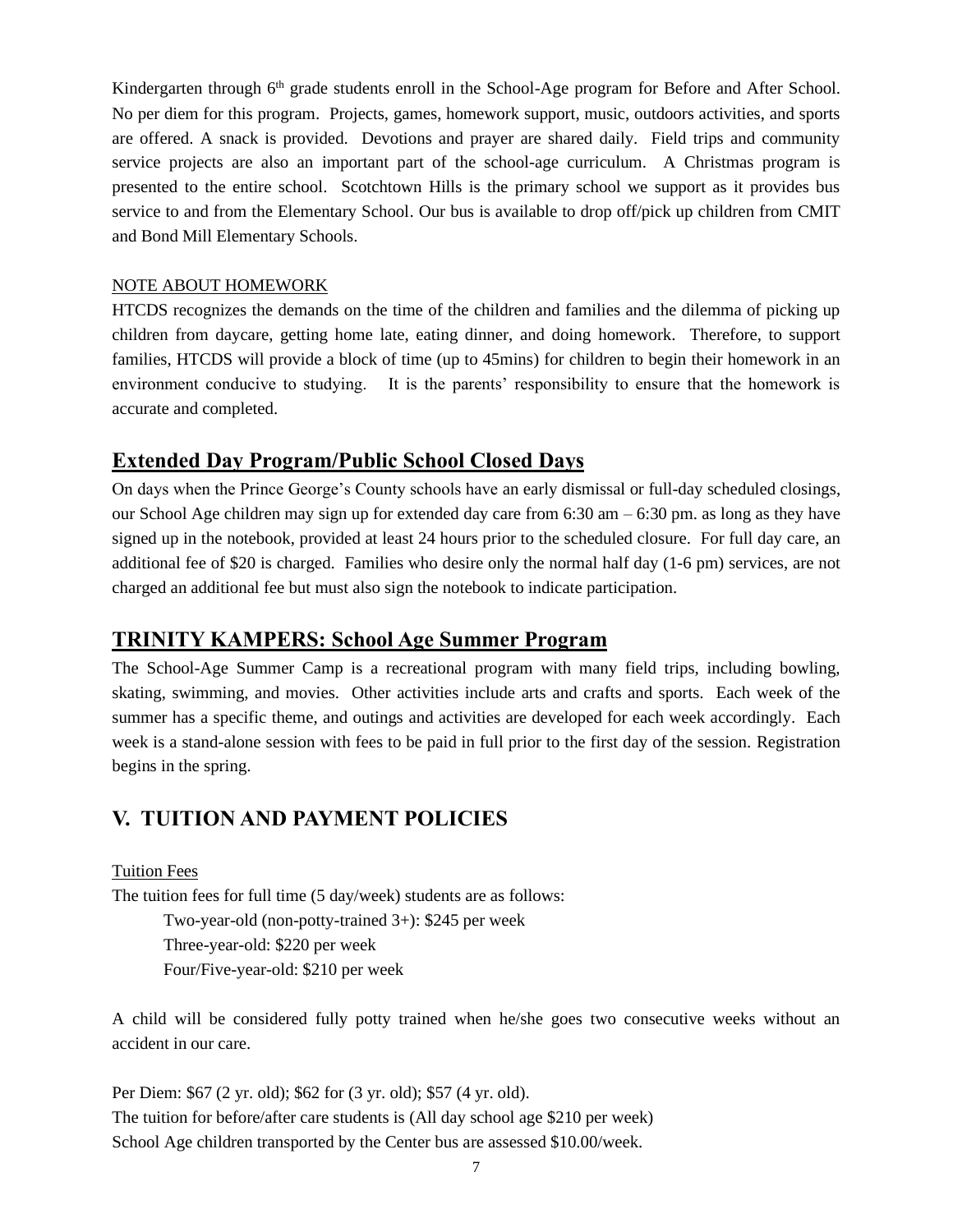The tuition for extended day care for school closed days is \$20/day

Your tuition rate and payment plan will be reviewed at the time of your enrollment. Questions should be directed to the Administrative Assistant who handles all tuition accounts. Tuition payments should be made payable to HTCDS and should be placed in the tuition box or they may be paid online at holytrinitychildcare.org. Please note your child's name on the check or money order.

#### Payment and Billing Procedures

Tuition is pre-paid. Payment in full is expected by the close of business of the first day of the tuition period (Monday close of business for fulltime students). Accounts in arrears at 9:00 am on the day following the tuition period (for fulltime students Tuesday at 9:00 am) will be assessed a late fee of 10% of the **balance due**.

Tuition is charged for days when the Center is closed due to severe weather, holidays, and emergencies. Tuition is charged if a child is absent due to illness or vacations.

For families who are paid on a cycle different than our tuition cycle, there is the option of signing up for VANCO which is a direct withdrawal program from one's checking/savings account (set up by the school).

If a VANCO withdrawal is refused by the bank, a fee of \$10 will be assess. For the families that set up their own online payments, the payment MUST be received on the first day of services or a late fee will apply.

#### Tuition Receipts

Every two weeks a statement will be given, this serves as a receipt for previous payments. It is the parent's responsibility to review the receipt for accuracy. Thirty days after the receipt is issued, all receipts will be considered accurate and official. If there are questions or an error is detected, contact the Administrative Assistant immediately.

#### Suspension of Services

Suspension of services occurs when an account is still past due at the time of billing. It is a period of up to two weeks during which the family is given time to bring their account to 0 balance. The child may not attend the program and no tuition fees will be charged. When the account is paid in full, the child may return immediately to the classroom. If the tuition is not paid within the two-week period, the child will be considered withdrawn from the program making his/her space available on a first come/first served basis. A child may return to the program when the tuition is paid AND there is a space for him/her.

#### Absences

Families must pay tuition for scheduled days even if a child is absent, whether it is due to illness or vacation. If you know your child will be absent, please let the teacher and Administrative Assistant know in order to facilitate planning of classroom activities.

#### **OTHER FEES:**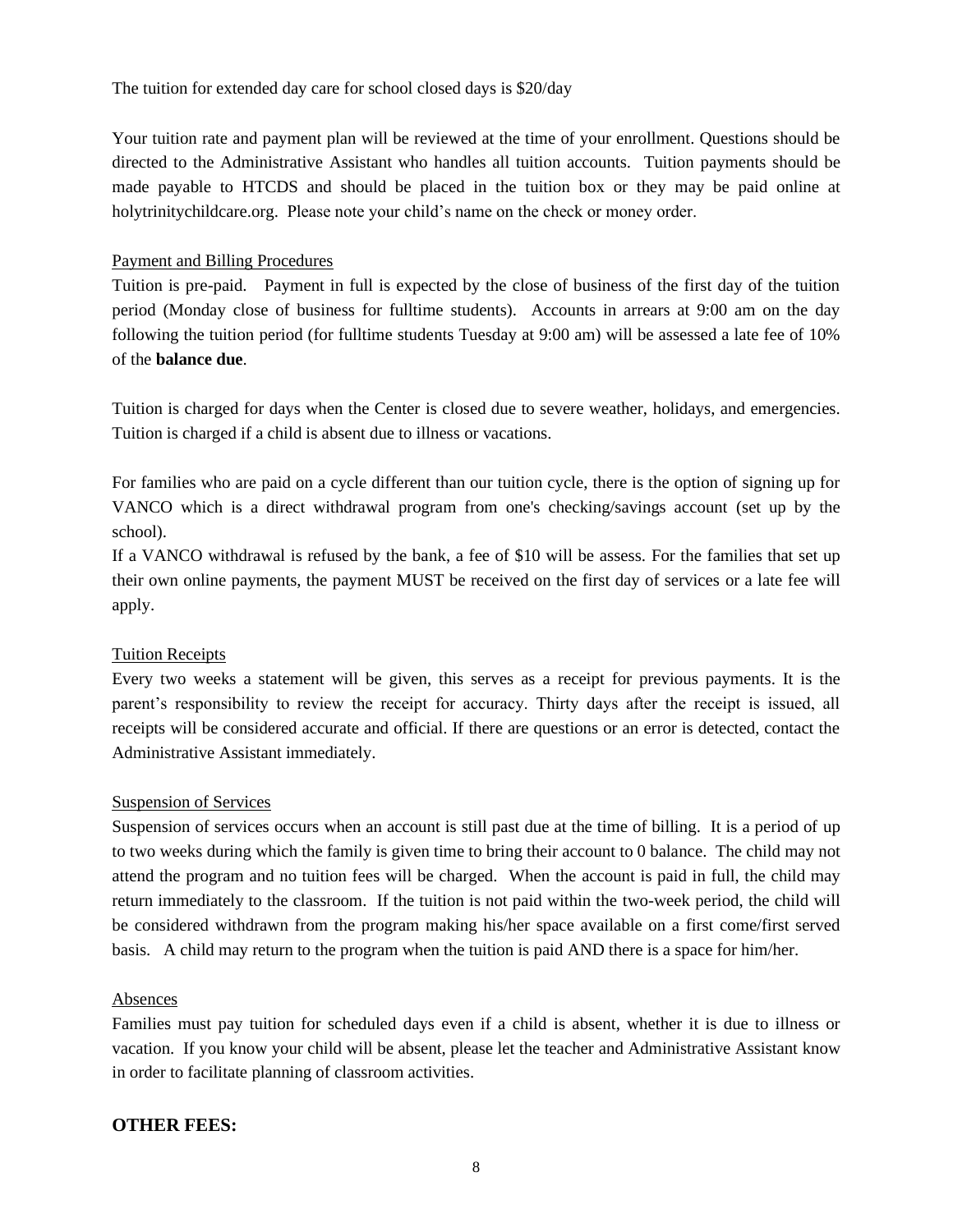#### Key Card

A deposit will be assessed for all key cards. Key cards returned at the end of services, will receive a refund. Cards not returned or returned but not in working order will have the fee forfeited.

#### Returned check fee

Payments returned from the bank result in a \$33 fee being added to the student's account. Two returned checks will lead to payment acceptance only by money order or VANCO direct withdrawal for the next 6 months. **We do not accept cash for tuition payments.**

#### Registration/Curriculum & Materials Fee:

All families must pay a non-refundable registration fee of \$100. Each successive year of enrollment a curriculum and materials fee will be assessed at the time of re-registration. It will be \$75 for preschool/\$50 for school age.

#### Last Week Tuition Deposit Fee

A refundable deposit fee (Last Week Tuition/LWT) equivalent to one week's tuition is required at the time of registration. With a two-week written notice of withdrawal, the deposit is applied to your last week's tuition. If two weeks' written notice regarding withdrawal from the program is not given, the deposit will not be refunded.

#### **DISCOUNTS (**Only one Discount per Family**) and TUITION SUPPORT**

#### Sibling Discount

We offer discounts for families with more than one child enrolled at our center. The discount is 10% off the child with the lowest tuition rate.

#### Church Member Discount

Members of Holy Trinity receive a 10% reduction in tuition **if the family remains active with the congregation**. Active means worshiping at least 1/month and volunteering in the church and/or school ministry.

#### Military Families, Tower Federal and Laurel Hospital Employees

Families in which the parent(s) can demonstrate employment at these businesses will receive a 10% discount on services. Periodic proof of continued employment will be required.

#### Referral Discount

To thank our wonderful families who refer our program to a family who enrolls and remains in the program at least 3 months, a 50% one-time tuition reduction will be given for a bi-weekly period to the family who referred or recruited the new student. Deposit will be applied to oldest child's tuition. It is responsibility of the referring parent to notify the school of a referral within three months of the referred child's start date.

#### Scholarships:

HTCDS has limited funds for need-based scholarships. To apply for a scholarship, go to the website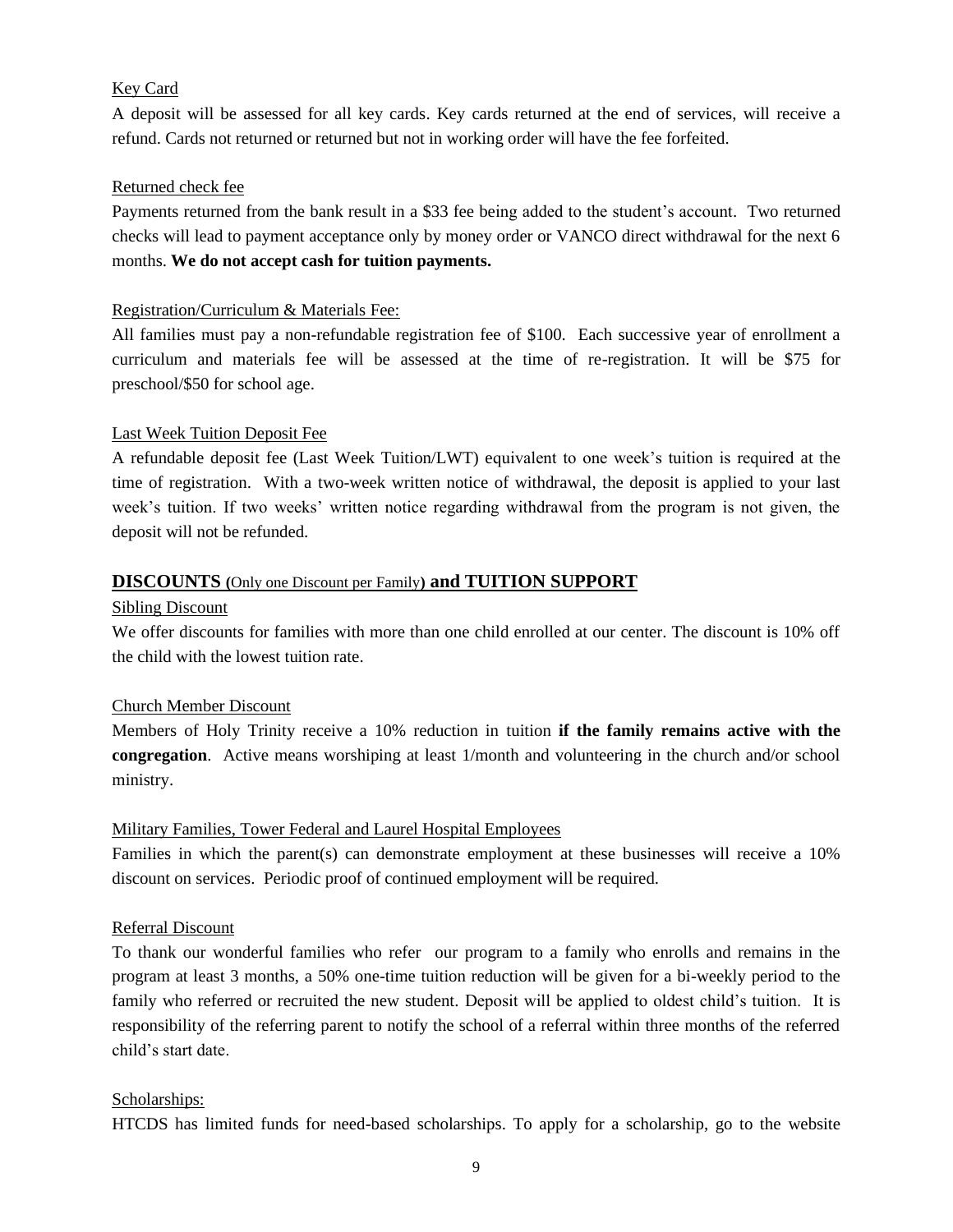(www.holytrinitychildcare.org) for an application or get one from the Center office. Completely fill out the application, including supporting documents as requested. All scholarship applicants are asked to file for Purchase of Care vouchers through DSS as well. Scholarship requests are received at the July Board meeting for the fall term and at the January Board meeting for the spring term. Fall recipients will be asked to update financial information to be reviewed in January. If a student is accepted into the program after the July meeting, a scholarship request may be made and will be reviewed at the next regularly scheduled Board meeting. Scholarships are not guaranteed.

#### Tuition Assistance Programs through the Department of Social Services

The Center accepts Purchase of Care Vouchers. If the tuition subsidy does not cover the full cost of the tuition, the family is required to pay the remaining co-pay of the tuition fee. [http://www.marylandpublicschools.org/MSDE/divisions/child\\_care/subsidy/ccs.htm](http://www.marylandpublicschools.org/MSDE/divisions/child_care/subsidy/ccs.htm)

#### Change in Tuition Rates

Tuition fees are reviewed by the Board of Directors each year. A 60-day notice will be given before a change in tuition rate is implemented.

#### Delinquent Accounts

Students no longer enrolled who have a past due balance will be considered delinquent when no payment has been received on the account for 30 days at which time the account will be forwarded to our collection agency. Accounts with payment plans will not be referred as long as payments are being received. Any associated legal fees will be the responsibility of the parent(s) or legal guardian signing the contract for services.

#### **VI. SPECIAL ITEMS**

#### Birthdays and Holidays

HTCDS recognizes that families have different traditions and practices and believes that diversity enriches our program. We feel that it is important to learn about many cultural traditions and customs and welcome families to share their holiday traditions with us. If you have a project you would like to share, please discuss it with your child's teacher to make sure it is appropriate for young children.

If you would like to provide goodies to share to celebrate your child's birthday, please let the teachers know in advance. We request items be in individual packaging (such as, ice cream cups/ice pops/cupcakes) for easier delivery. Enough must be supplied for all the children in the classroom.

#### **DUE TO SOME CHILDREN HAVING LIFE-THREATENING NUT ALLERGIES, NO NUT PRODUCTS ARE TO BE BROUGHT IN FOR LUNCH AND ALL ITEMS BROUGHT FOR SPECIAL OCCASIONS MUST HAVE THE INGREDIENTS LISTED. ALTERNATIVE LUNCH SUGGESTIONS ARE AVAILABLE UPON REQUEST.**

#### Field Trips

Each class participates in multiple field trips throughout the year. Children visit places like pumpkin patches, the fire station, parks, and live theatre. The staff uses either the HTCDC bus or contracts a bus company to transport children. Occasionally the After Care we will use public transportation. If a parent does not want his/her child to participate in a field trip, the family will be responsible to provide childcare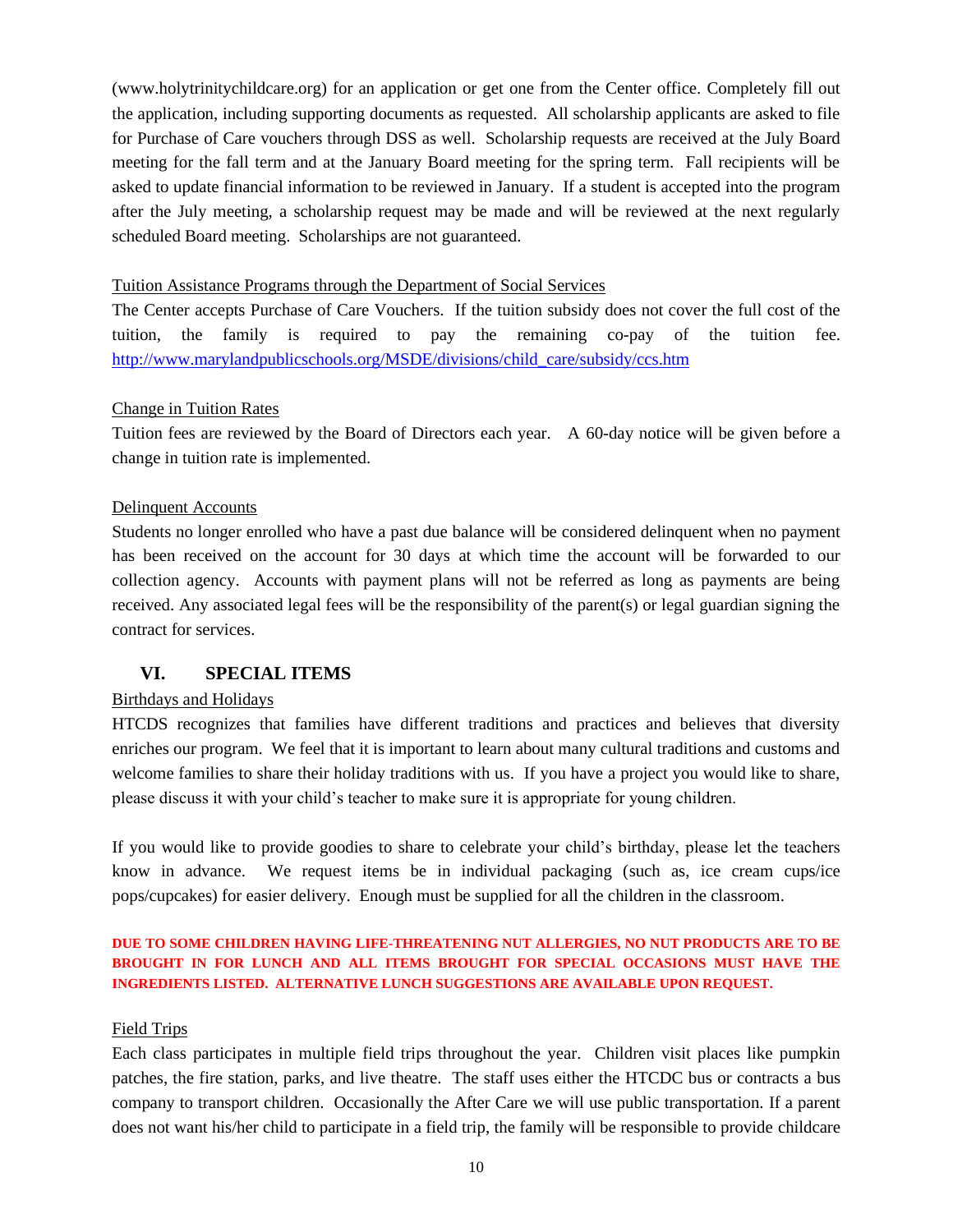during the period of the trip. No staff will be available to remain behind. Some field trips may require a parent/guardian to accompany their two-year-old.

Car seats are required for children who need them when using the HTCDS bus. If a field trip is occurring, we ask you to leave your child's car seat, labeled with his/her name, at the Center on the day of the trip.

#### Visiting for Special Events

Parents, other family members and friends are welcome to enrich our program by sharing their interests, talents, or hobbies. This might include telling stories, playing instruments, leading a cooking project, or dancing with our children. Please prearrange visits with your child's teachers. Families and friends are also invited to the Center several times a year for festivals and celebrations. Please be sure to sign in on our visitor sign in log.

If you wish to visit your child during the day, without picking him or her up, please clear that in advance with the teachers in the classroom as this is sometimes a difficult transition for the child.

#### Technology/Media

We utilize various technologies (tablets/computers/keyboards) to introduce technology to the children and to enhance the curriculum content. Screen time will be curriculum centered, age appropriate, and teacher directed. Screen time will be limited to no more than ½ hour per day. In the spring, this same technology will be introduced in the 2 and 3-year-old classrooms.

A children's media center is located at the school. Children visit the library once a week for the Opportunity to check out library books or videos. Media items not returned or returned damaged may be charged to your tuition account to cover replacement costs. Children will not be allowed to have or use any unapproved electronic device during the school day.

#### Chapel time

Each Tuesday at 9:15 am the children have chapel time with Pastor Connie. It is not our goal to convert the children but rather to teach them the stories from the Christian scriptures. Prayers prior to meals and snacks are included daily.

#### Spanish Language

Bilingual education is encouraged. You will see bilingual words on the classroom walls. We appreciate the leadership of our Spanish-speaking staff in teaching Spanish to the children.

#### Scholastic Books and Book Fair

Each spring, we host a week-long Scholastic Book Fair where the children can see and buy books. This is a great place for parent volunteerism and involvement. After visiting the fair, a wish list is developed by each child and given to the parent to review and make purchases, if desired. Purchases are not required.

#### **VII. GUIDING CHILDREN'S BEHAVIOR/DISCIPLINE**

The primary goal of discipline is to help children learn how to control their bodies and emotions and to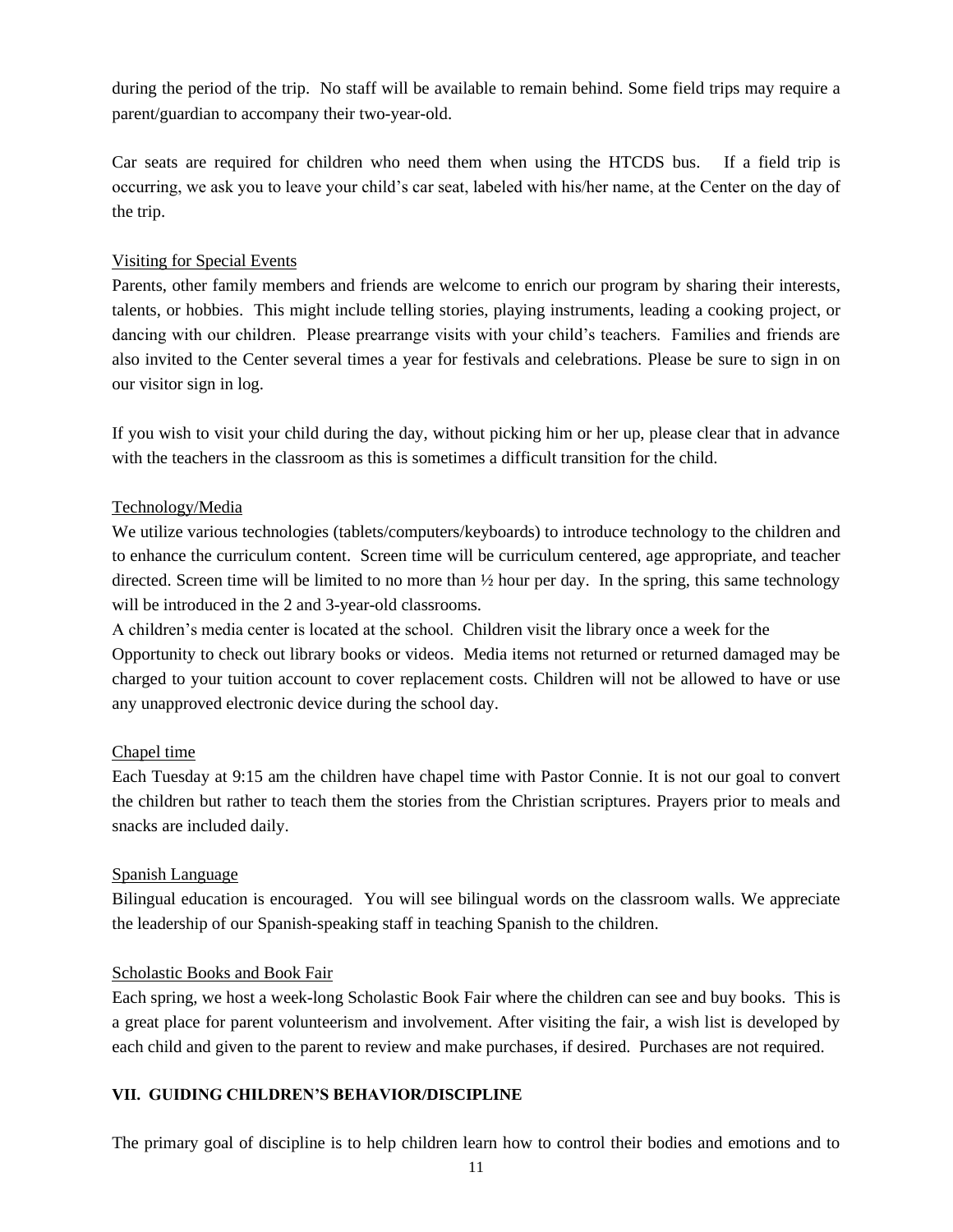develop appropriate social behaviors. Our approach is preventative and positive. A child will be disciplined, when necessary, by his/her teacher in a caring way with a positive approach – e.g. redirection, time-out followed by a talk with the teacher. If a behavior is repetitive, parents will be notified in writing so that a joint plan can be developed for working with your child.

Discipline is geared to the developmental level of the children. For the youngest children, redirection is the most typical technique. In using redirection, the teacher helps guide the child's energy and attention from a negative behavior or situation to a positive one. The teacher helps the child "problem solve" while avoiding conflict and possible aggression. With younger children who are not yet using language, a teacher who notices two children tugging on the same toy might offer one child another toy or change the focus of both children by singing or starting a new activity.

As children get older, language is used more often to guide children's behavior. Teachers help children label their feelings and teach them to use language rather than inappropriate physical actions. As children reach the age of three, they typically begin to develop an understanding of "cause and effect" and the concept of consequences. Reasonable consequences for inappropriate behavior are used, when necessary.

The following methods are used by staff to prevent and minimize behavioral problems:

- Establishing clear classroom rules and limits.
- Anticipating problems before they happen.
- Redirecting a child's behavior by suggesting a positive alternative.
- Reinforcing positive behavior.
- Ignoring negative behaviors that are not harmful/dangerous if they are being used to attract attention.
- Creating environments appropriate to children's needs and interests.
- Setting clear and consistent expectations regarding behavior.
- Creating predictable routines that help children to feel secure.

The Center believes the following methods are inappropriate. They are NOT here:

- Physical, emotional, or verbal abuse.
- Leaving a child unsupervised.
- Directing a child to face the corner of the room or ordering a child to perform a humiliating task to serve as a model for the other children.
- Group punishment.
- Using food as a reward or punishment.

#### Consistent and Serious Behavioral Concerns

Serious behavioral difficulties are discussed through parent conferences or as they become an issue. If a child's behavior is consistently challenging, the teachers, Program Coordinator and parent(s)/guardian(s) will work together to understand possible causes for the behavior and to establish a behavior management plan. If it is determined that the Center is unable to meet a child's needs, the Center reserves the right to ask that the family remove the child from the Center as a last resort. All efforts will be made to work with families.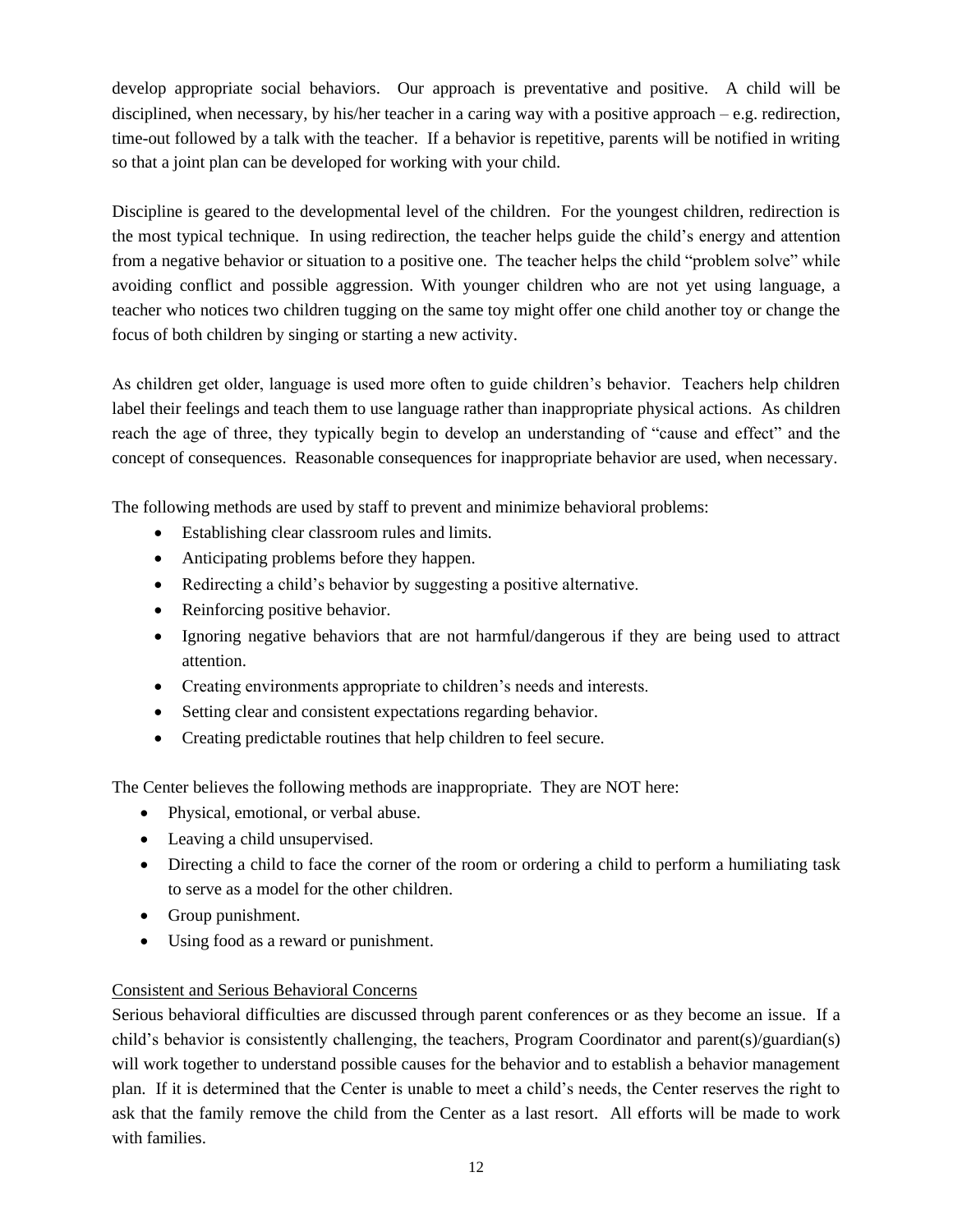Repetitive behaviors such as, but not limited to, hitting, kicking, biting, spitting, undressing, and cursing or offensive language are behaviors which may lead to dismissal.

#### Parent Concerns About Other Children's Behaviors

If you have a concern about the behavior of a child (other than your own), you are encouraged to express your concerns to a teacher or talk with the Director. Parents should not confront a child without permission from that child's parent.

#### Children with Special Needs

HTCDS makes every effort to include children with differing abilities in our program, in accordance with the 1992 Americans with Disabilities Act. Our staff assesses each child on an individual basis. We are prepared to make reasonable accommodations and carry out adaptations that are readily achievable. The decision to accept a child with a life-threatening illness or disability will be made on a case by case basis. This will be determined based on whether the child may pose an undue risk to others, whether our program setting may pose an undue risk to the child, whether the center has sufficient personnel to meet the needs of the child and a timetable for periodic review of the decision. The child's right to privacy will be respected and personnel will be advised of the child's condition on a need to know basis. The Center, however, may terminate a child's enrollment after attempting to accommodate him/her, if the child's needs require a different type of program. Any expenses for observation and testing incurred will be the responsibility of the parents/guardians.

#### Biting

Biting is, unfortunately, a behavior that is common in young children. Despite teachers' best efforts to reduce instances where biting may occur, a child may occasionally bite another child. If this happens, the bite will immediately be washed with antiseptic soap and both the biter and the child who has been bitten will be cared for. If your child is bitten, you will be informed of the incident and an Incident Report Form will be filled out. The name of the biter will only be revealed to the biter's parent(s)/guardian(s). If your child bites someone else, you will be notified of the incident.

#### **VIII. GENERAL POLICIES AND PROCEDURES**

#### Hours of Operation

We are licensed to be open from 6:30 am until 6:30 pm. Children arriving by 8 am, who desire, will be served breakfast. We do not receive children after 10:00 am unless prior arrangements for appointments have been communicated to the teacher. Parents must arrive by 6:30pm to pick up your child or a late fee will apply.

#### Non-Discrimination

Children are enrolled in this program regardless of race, color, religion, or national origin. Children are taught to respect one another's similarities and differences and to recognize the uniqueness of each person as a child of God.

#### Calendar

The Center is open 12 months per year, with the exception of the following holidays and special closures: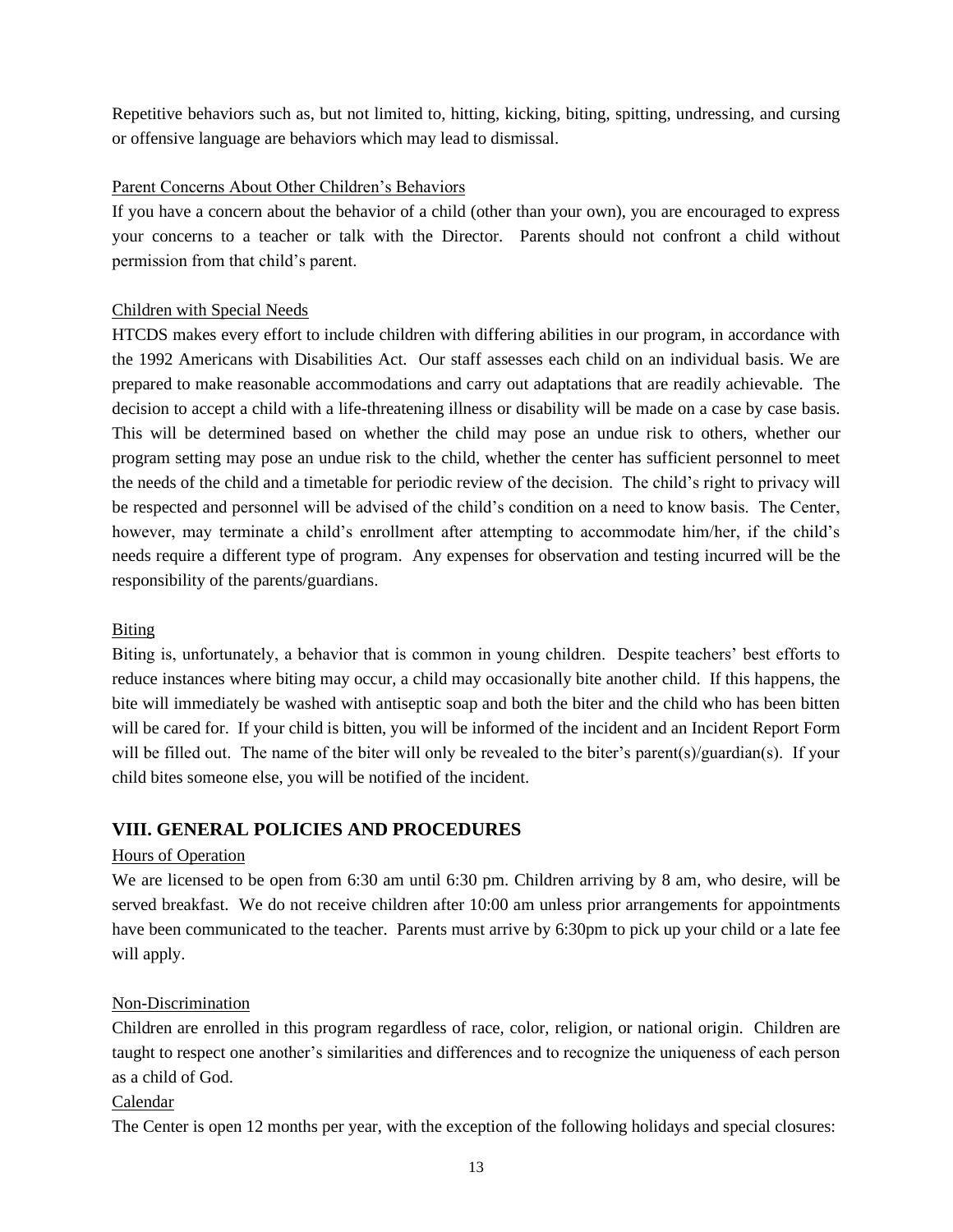New Year's Day (January 1) Martin Luther King, Jr. Day (3<sup>rd</sup> Monday in January) President's Day (3rd Monday in February) –Teacher In-Service Good Friday (Friday before Easter) and Easter Monday (Monday after Easter) Memorial Day (Last Monday in May) Independence Day (July 4th) (Observe July  $5<sup>th</sup>$ ) Labor Day (1st Monday in September) Third Friday in October – MD State Teacher's Convention – Teacher In-Service Day Thanksgiving Day (4th Thursday in November) and day after (4th Friday in November) Christmas Break (December 23rd,  $24<sup>th</sup>$  and  $25<sup>th</sup>$ )

\*\*\*\*\*\*The Center will close at 1:00 pm on the final day of the school year in June\*\*\*\*\*\*

#### *Note: Calendar is subject to change***.**

We are closed the full week prior to the scheduled opening of Prince George's County School. This time is used for professional development, clean up/refreshment and preparation for the upcoming year. FAMILIES WILL NOT BE CHARGED FOR THIS WEEK; HOWEVER, ALTERNATIVE CHILD CARE WILL BE THE RESPONSIBILITY OF EACH FAMILY.

#### Babysitting Policy

The Center has no official policy on the use of Center Staff as babysitters for private hire. However, the Center shall not be held responsible for events that occur outside of the school environment, even if those events include staff currently employed by the Center.

#### **Inclement Weather and Emergency Closing Policies**

It is difficult to predict the weather. Conditions sometime appear safe in the morning, then worsen during the workday, requiring the Center to close early. If challenging weather is scheduled to occur, please follow the policies below. Every family should have an emergency childcare back up plan in place at the beginning of the school year.

#### Public School Delayed Opening/Early Closing

ALL programs follow the Prince George's County School's schedule for delayed openings and early closings. For a two-hour delayed opening, we will open at 8:30 am.; for a two-hour early dismissal, we will close at 4:30 pm. Late fees will apply after 4:30.

#### Inclement Weather Public School Closings

When County Schools are closed for inclement weather, the Center MAY OR MAY NOT BE CLOSED. Plans for the day will be made by 5:30 am and announced via radio/tv/e-mail/school phone message. If our Center is open and the public schools are closed, emergency extended day care is available for school age children at the normal extended day fee rate.

The following procedure will be followed on an emergency closure day.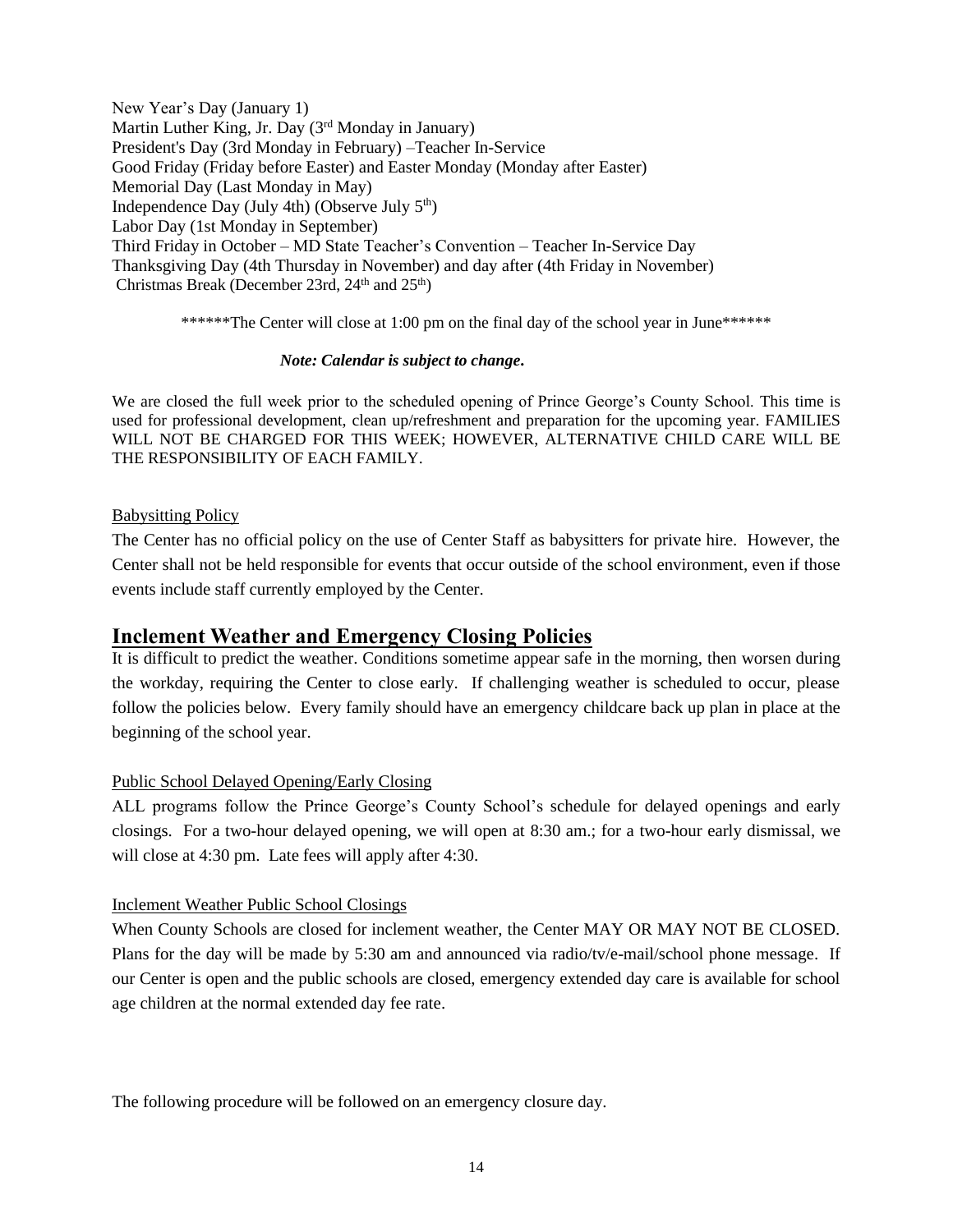Closure will be announced on WTOP 103.5 FM on your radio and WBAL ll in Baltimore.

An e-mail will be sent to everyone in our e-mail bank for closures.

The school and church phone messages (school 301-317-6600 or church 301-725-1666) will

 be changed to announce the delay/closure. When school closes early for inclement weather a late fee will apply if your child is not picked up by the announced time.

#### Contact Information

It is essential your contact information (at home/cell/work) is always up to date. It is the parent's responsibility to keep the school informed of contact information changes.

#### Emergency/Crisis Policy

As required by Maryland State Law, HTCDS has a disaster plan both for sheltering in place and for sheltering off-site. Our off-site locations are Laurel Presbyterian Church and Pallotti Child Care Center (Montgomery St.). In the case of an emergency, families will be contacted by e-mail and phone as soon as we are able.

### **Arrival and Departure Procedures**

When a child enters or leaves the building the parent/guardian is required to sign the child in/out on the attendance computer using their predetermined access code. If the individual picking up is not on your emergency form or is on the form but has not received a code, you must write a note/fax/e-mail your desire for the individual to pick up. The name of the individual must be in the written documentation. Please inform the individual that he/she will be required to produce photo ID (which will be copied) before a code may be given and the child may be released.

Children must be accompanied by a parent/guardian or an individual listed on the emergency form when entering or leaving the building. Greet your child's teachers and let them know when you have arrived and when you leave. Inform teachers of any pertinent news such as changes in eating or sleeping habits or changes in the home situation. Please hold your child's hand while entering and exiting the building. Do not leave other children in your vehicle while in the building. Do not park alongside the stairwell. This is a fire lane.

School-age children are served breakfast at 7am, and preschoolers are served 8 am.

As parents, you are welcome to spend time in your child's classroom. However, let teachers know in advance of your plans to do so, and please do not disrupt the classroom activities.

#### Pick-up:

Pick up your child early enough so that you have time to gather their belongings and exit the building by 6:30 p.m. Playing in the classroom after 6:30 p.m., even under parental supervision, is not permitted

**The Center closes at 6:30 p.m. A \$1.00 late fee for each minute, beginning at 6:30 will be charged for children who are left at the Center.** The late fee begins to be assessed at 6:30 pm according to the attendance computer. It is assessed at \$1.00/minute of lateness. Siblings who are involved in a late pick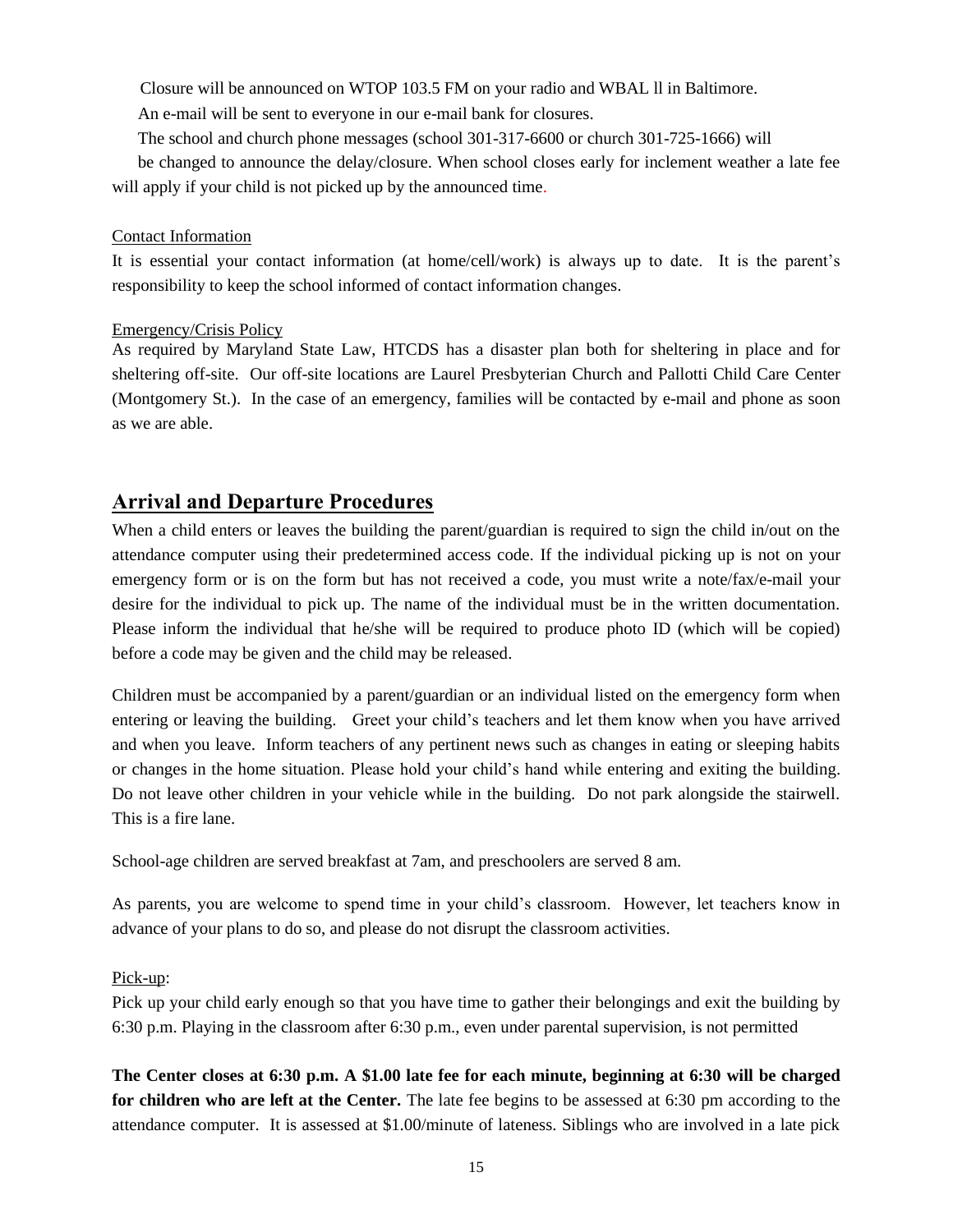up will only be charged one late fee assessment. At 6:45, unless we have received a call from the parent, the staff will attempt to call the parents and then the individuals listed on the student's emergency form.

At 6:30 pm our program is no longer licensed by the State of Maryland and our staff is no longer on payroll. Therefore, lateness is a serious issue. After a parent has been late three times, different pick up arrangements may be asked to be made or for the parents to look for another program better suited to their schedule. Late fees are paid at the time of pick up to the staff person who is present. The adult picking up the child will be asked to sign a Late Pick Up Form and to pay the fees promptly. If you know you will be late, please call the Center to let your child's teacher know. However, the late fee policy still applies.

Late fees not paid within 24 hours will be assessed on the student's tuition bill and will be the responsibility of the parent/guardian for payment.

**CHILDREN STILL AT THE CENTER BEYOND 7:00 P.M.** If a child is left at the Center beyond 7:00 p.m. and no parents or emergency contact can be reached, the staff will call the Laurel Police. The staff person will stay with the child as long as she/he is able. Families are responsible for the late fee for the entire period the staff person stays with the child. This policy is a last resort. Every effort will be made to make contact with the family, therefore, i**t is extremely important that your emergency contact numbers are up to date AND that if you must be late, you contact the office to make them aware of the anticipated time of arrival**. Put the school's number (301-317-6600) in your cell phone! Remember, even with prior notification of lateness, late fees will be assessed beginning at 6:30 pm.

## **ADDENDUM to current policies in effect until further notice Temporary hours of operation 6:30a.m.-6:00p.m.**

#### **Opening/Closing and Sick Policies**

The following procedure will be in effect until you are notified of a change: **DROP OFF**

- 1. To drop off, pull your car up to the cones and wait for a staff person
- 2. Please take your child's temperature and show it to the staff member
- 3. The staff person will ask you a series of questions before receiving your child
- 4. After the staff person finishes the questionnaire and you have signed it, you may exit the vehicle (masked) to remove your child from the car
- 5. Your child will enter the building and be taken directly for handwashing
- 6. Your child will be taken to his/her classroom where he/she will remain all day except for outdoor play

#### **PICK UP**

- 1. To pick up, pull up to the cones and call the center # 301-317-6600
- 2. A staff person will bring your child to your car

 3. When your child arrives at the car, you may exit the car (masked) to receive your child Drop off and Pick up...Once you have dropped off/picked up your child, continue around the church building to exist. Do NOT turn right into the side parking lot.

This approach is to prevent people from gathering in the stairwells and on the sidewalk and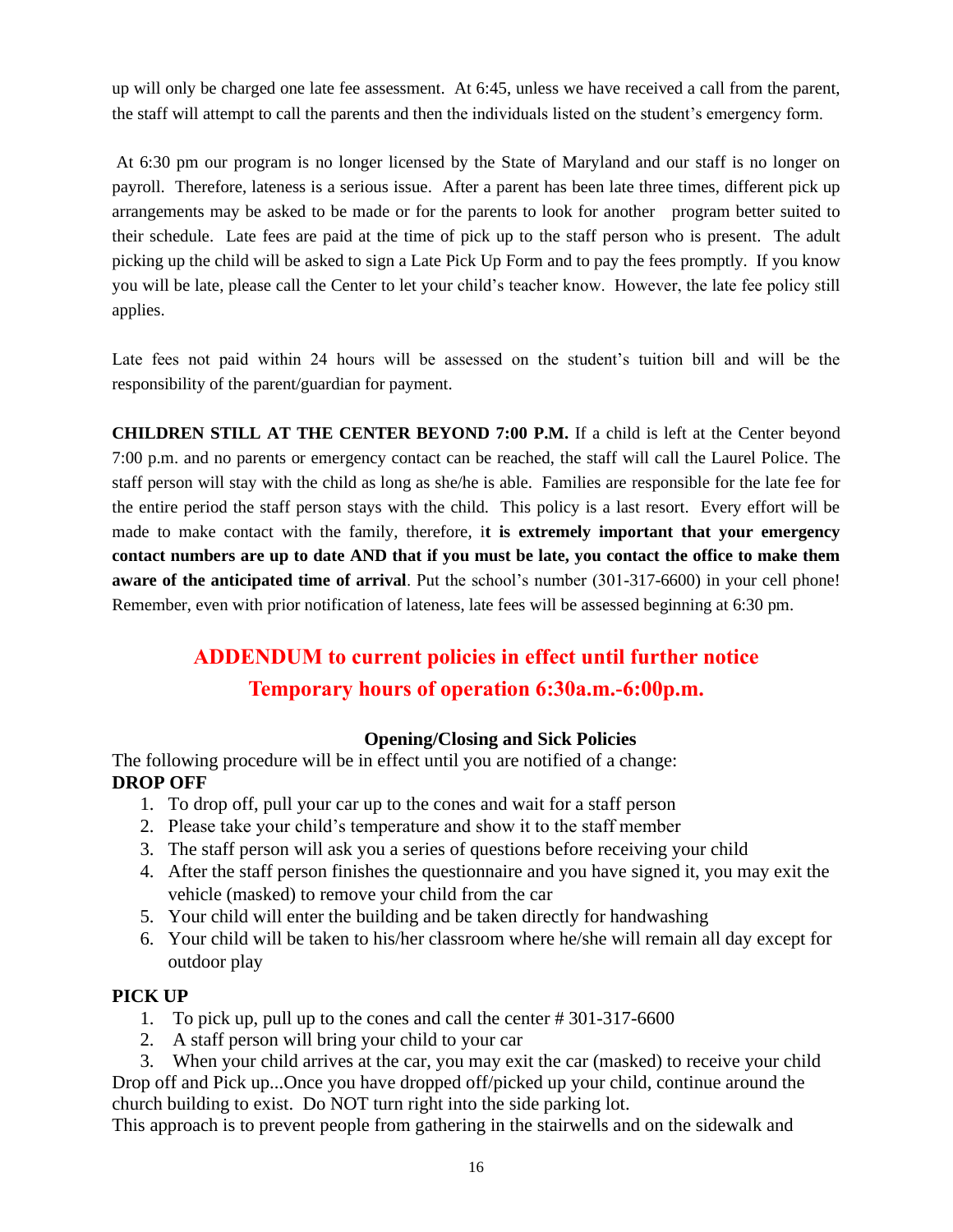comply with the social distancing guidelines. All persons dropping off or picking up children must always wear a mask while on the premises. Without an appointment, no one other than staff members and children may enter the building.

To facilitate an orderly drop off, children MUST be at school no later than 10:00 a.m. If no one is outside at the time of your arrival, call 301-317-6600 and someone will come to receive your child.

Before ANY child will be allowed to enter the building EACH DAY, their temperature will be taken and the person dropping off the child will be asked a series of questions about the health of the child. We will do a visual assessment to ensure there are no apparent signs of illness.

#### **We cannot and will not admit a child with a fever or any symptoms under any**

**circumstances**, even with a doctor's note. Admission of a child will be at the discretion of the staff member receiving the child. Even the slightest of symptoms can cause a compromise of your child's and the other children's immune systems so we will be extremely conservative in our decisions.

#### **Sick during the Day?**

If your child becomes symptomatic during the day, they will be isolated from the group and you will be called to pick them up immediately. Please be sure that you have a reliable back up person and we have a good number to reach you and them. Your child will not be allowed back until they have been symptom free for the minimum amount of time required by MSDE and cleared by a doctor with documentation. If your child has any health-related issues (runny nose, cough, diarrhea, fever, etc.…) Please keep the child home until they have been symptom free for at least 24 hours.

#### **Cleaning Procedures**

All frequently used surfaces in the classroom will be wiped down at least twice a day (during nap time and at the end of the day) and anytime deemed necessary by the director or teacher in charge. The playground equipment will be sanitized between each class use. The railings, light switches walls and any other frequently use surfaces or areas throughout the building will be wiped down at least 3 times per day (in the morning, mid-day and at closing). The entire center will be completely cleaned and sanitized and all trashed removed daily.

All children will have their own supplies to use during the day whenever possible. Supplies such as crayons, paper, books, and any other surface that cannot be cleaned and sanitized will not be shared. Children will be offered a bin with their name on it with their own personal supplies daily. Toys and equipment such as manipulatives, blocks and housekeeping toys will be sanitized between uses. There will be A.M. and P.M toys. We will have floaters pick up toys from the classrooms to clean them at nap time and return them to the classrooms.

#### **Nap Time**

All sheets and blankets are to be taken home daily to be laundered.

#### **Face Coverings**

All staff members are required to wear a face covering throughout the day. It is recommended for children 2 and up to wear face coverings. Children's disposable masks are available for a fee of \$2 per mask. All visitors/workman must wear a mask while in the building. We have disposable mask for adults available on the premises if needed.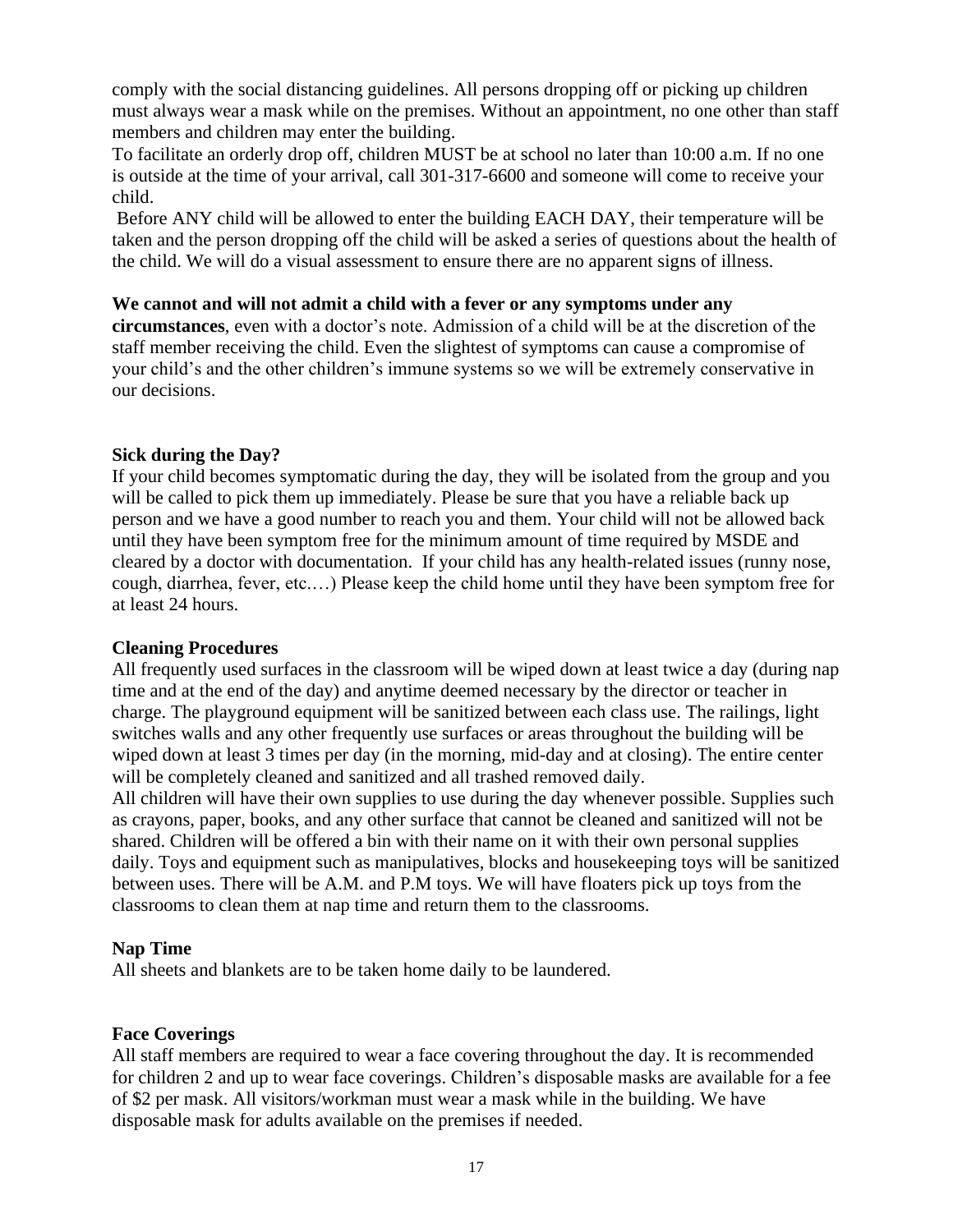These policies will be updated as required by MSDE.

## **IX. ENROLLMENT**

#### Eligibility

Children between the ages of 24 months and 12 years are eligible for enrollment. HTCDS accepts families of all races, religions, and nationalities. We also work closely with parents and other health care professionals to include children with disabilities and/or special health care needs.

#### Procedures for Enrollment

- Make an appointment with the Center for a tour and orientation.
- Visit the Center with your child at least once.
- Fill out all needed paperwork.
- Provide a copy of your child's IFSP/IEP (if applicable)
- Once all enrollment forms are returned and fees paid, you will be notified of your child's placement and start date.
- If a placement is not available immediately, you will be informed and, if you desire, your child's name will be placed on a waiting list.
- Visit the Center before the first day so your child gets to know the program. This also gives staff an opportunity to meet you and your child. Please limit these visits to approximately one-half hour to minimize classroom disruption.

#### Items Needed to Start School

Upon entering the school, a child needs the following supplies:

- A complete change of clothing (including socks and underwear).
- A small sheet (crib sheet works), blanket and pillow for nap in a plastic bag.
- Pull ups & wipes (if necessary).
- A lunch box with a food thermos if planning to send hot foods (we do not warm up food)

#### **\*\*\*ITEMS MUST BE MARKED WITH CHILD'S NAME IN PERMANENT MARKER\*\*\***

Please do not send in items that are irreplaceable. The staff cannot be held accountable for any personal belongings of the children.

Items that could pose choking hazard, or toys that depict violence in anyway, should not be brought into the school. Items of this nature will be confiscated by the teacher and returned to the parent/guardian.

Children must be dressed in appropriate clothing for outside and indoor play activities and in a manner appropriate for a Christian school. All clothing should fit properly and be comfortable for playing and activities on the floor. All children should have properly fitting shoes. Clothing should be seasonally appropriate. The Program Coordinator will gladly address any concerns parents may have over what constitutes appropriate clothing.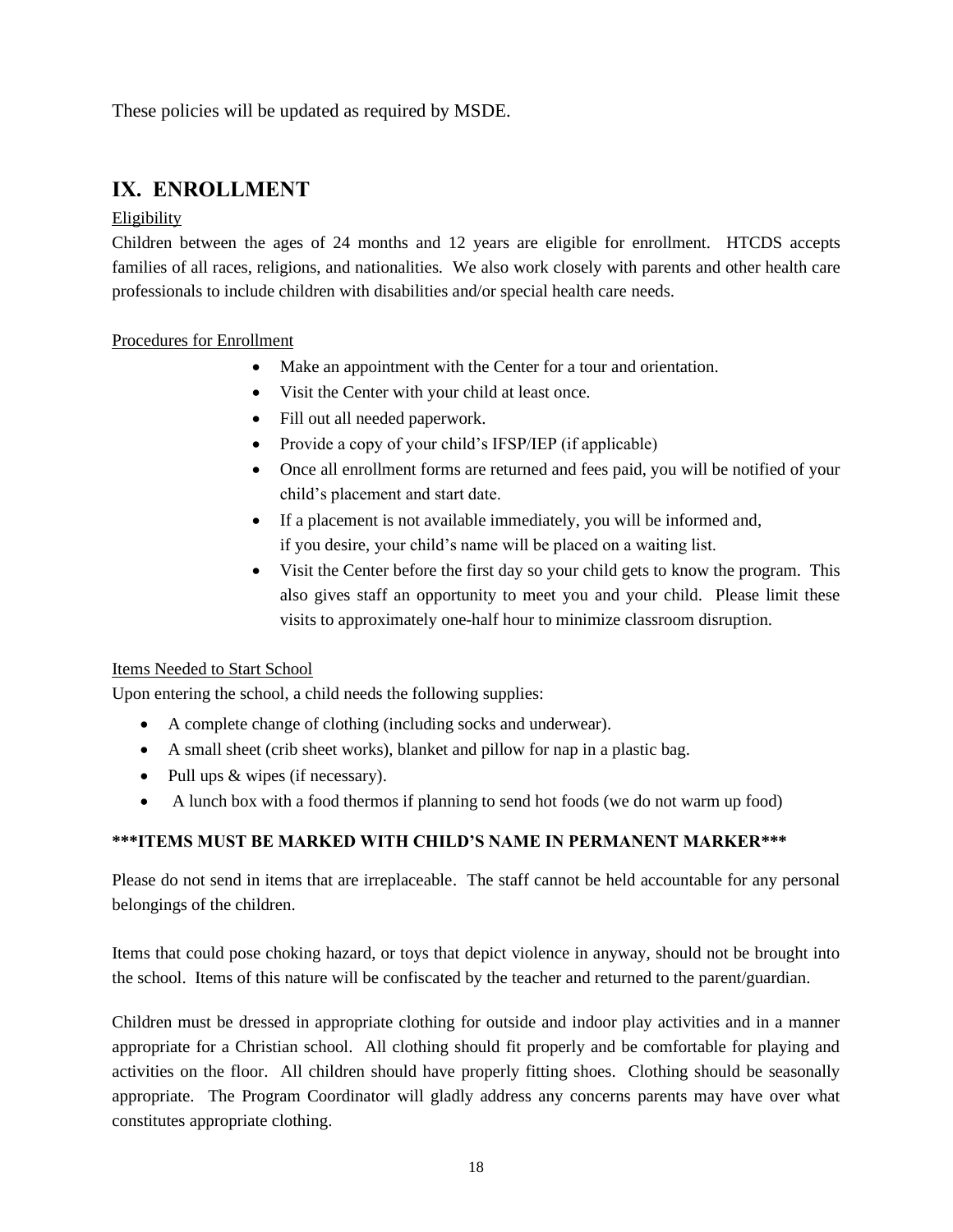#### Waiting List

If your child's name has be placed on a waiting list, you will be notified as soon as a placement opens that fits your requirements. Once you have paid the registration fee and Last Week Tuition fee, HTCDS can "Hold" a placement for your child for only seven days.

#### Withdrawal or Reduction of Schedule

To withdraw without forfeiting the last week tuition deposit, a letter to the Director/Program Coordinator/Admin. Assistant must be received two weeks before the withdrawal becomes effective. If a two-week written notice is not given, the family will be billed through the last day of service.

#### Dismissal from the Center

It is very rare that a child or family is dismissed from the Center because we work hard to both avoid dismissal and to meet the diverse needs of the children and their families. However, in the circumstances described below and with the following process, the Center reserves the right to dismiss children, and their families from the Center, specifically in the situations described below:

- A child's physical aggression endangers the health and wellbeing of himself/herself, other children or the staff. The dismissal will be effective immediately, with the balance of tuition already paid for that child to be returned promptly to the family.
- Procedures and policies outlined in this Handbook are repeatedly disregarded. If such a determination is made, the family will be given a two-week notice prior to the effective date of the dismissal to afford the family an opportunity to find alternative childcare.
- The program is unable to meet the expectations and needs of the family. Most parents are satisfied with the Center's services; however, occasionally parents will seek multiple exceptions to the policies in this handbook and/or register complaints at an unusual pace. If such a determination is made, the family will be given two weeks' notice prior to the effective date of the dismissal, to allow the family an opportunity to find alternative childcare.

## **X. CHILDREN'S PERSONAL BELONGINGS**

#### Clothing

Children should wear comfortable clothes that they can remove easily for pottying. Play clothing are best as they are likely to get messy. Weather appropriate clothing should always be provided: hats, gloves, etc. in the winter and shorts in the summer. A change of clothing should be kept in the child's cubby in case of "emergencies".

Children must always wear shoes. Sturdy footwear is highly recommended. For their safety, children may not wear shoes in which their toes are exposed.

#### Lost and Found

If your child is missing an item and it is not there, contact the Center office. Articles left in the lost and found for over one month will be donated to charity or sold at the next yard sale.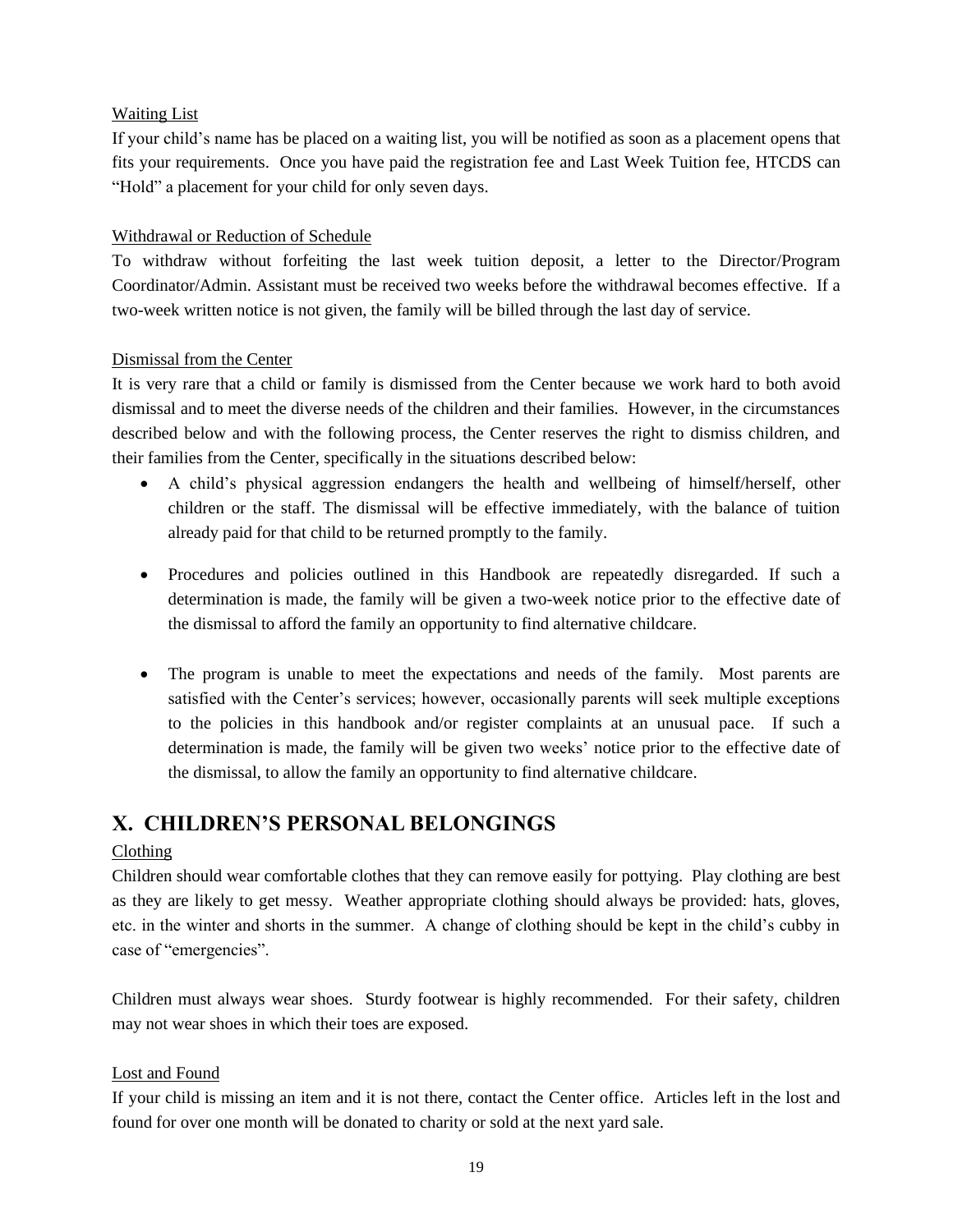#### Toys from Home

Because toys from home are often difficult to share, easy to lose, and breakable, we ask that children do not bring toys from home to the Center except for show and tell if assigned. If your child has a special item s/he would like to share, please let your child's teacher know. The Center does not allow toys that promote aggressive behavior such as guns, knives, or swords.

#### Rest Time Items

All children in Preschool need a crib size sheet and a blanket to sleep with at rest time. You may also send a small pillow and any other item that will help your child feel comfortable and relaxed. PLEASE label all items and store in a pillowcase or small bag. Rest time items MUST be taken home at the end of each week to be laundered. (Because of Covid 19 restrictions, rest time bedding must be taken home and laundered weekly and there will be no stuffed animals allowed until further notice)

## **XI. HEALTH AND SAFETY**

#### Building Security

The safety and health of our students is our highest priority. For the safety and security of the children, we have an electronic door system. To access the system, a key card is required (see "other fees"). Tailgating is when one person allows another person behind them access to the building. To assure the children's safety, each person must have a key card to access the door. If the person behind you does not have a key card, please do not hold the door open for them to gain access. If you forget your key card, call 301-317-6600 to be given access by an employee of the Center. If you lose your key card, you MUST have it replaced. Please do not ask another parent to grant you access.

#### Sick Policy

Before your child's first day, it is important that you have an alternate plan in the event that your child becomes ill. If you keep your child home due to sickness, please call the Center to notify us of his/her absence and the particular illness. If you bring your child to the Center but think that he/she may not be feeling well, please tell the teachers so they can be more alert for any signs of a developing illness. **If your child should become ill during the school day, you will be called to take him/her home.** If you cannot be reached, Center personnel will contact the persons listed on your child's emergency contact form. Your child must be picked up within 1 hour. Until pick-up, your child will be separated from the other children in the Center.

#### Exclusion Criteria

Children may not attend HTCDS if they have any of the following signs or symptoms:

- Infectious conjunctivitis (pink/red eye with white or yellow eye discharge)
- Fever (over 100 degrees by mouth or ear)
- Diarrhea
- Vomiting
- Persistent cough that interferes with activities
- Sore throat and swollen glands to the point of discomfort and difficulty eating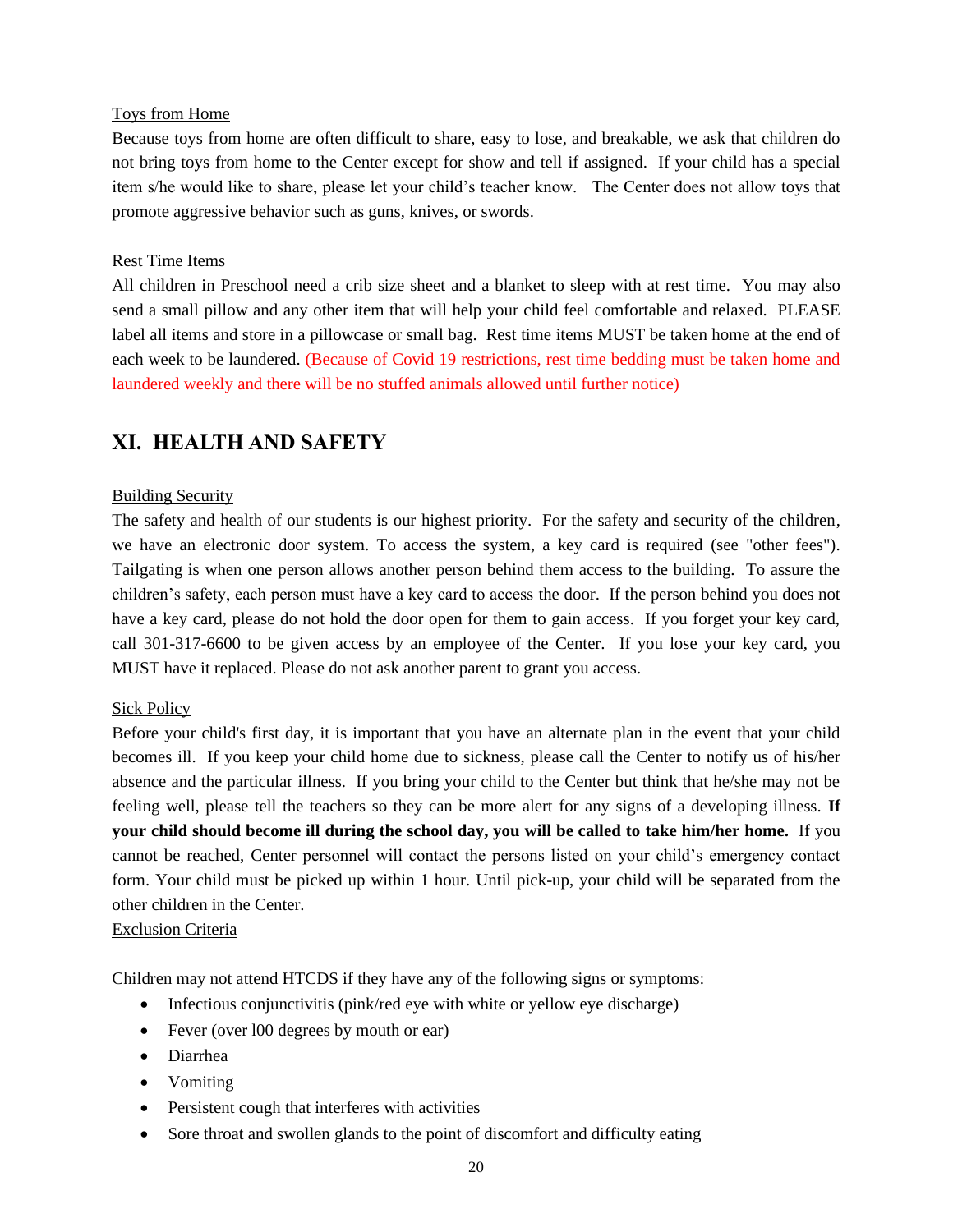- Difficulty breathing (e.g. uncontrolled asthma attack)
- Lethargy, irritability, persistent crying, or other signs of possible severe illness
- Contagious rash (chicken pox, impetigo, scabies, ringworm of the scalp)
- Rash with fever or behavior change
- Head lice
- Any illness that prevents the child from participating comfortably in program activities
- Any illness that results in a greater need for care than the staff can provide without compromising the health and safety of other children

Maryland requires that children may NOT attend the school if they are running a fever of 100°F or higher, are vomiting, have diarrhea, or have a rash. Children may not return until **24 hours after these symptoms are no longer occurring** and the child can comfortably participate in program activities **or** with a note from the child's pediatrician. The program reserves the right to refuse admission to a child who was sent home sick with one of these symptoms the previous day. While the program recognizes this is a hardship on parents, our parents must recognize the risk posed to their child and all the children if this policy is not strictly adhered to.

#### Medication Administration

Before any medication may be administered, a State-approved medication form must be completed. All medications must be in their original container and labeled with the child's name, date and expiration date. Prescriptions must have a doctor's name as well. Documentation will be made by those administering as to time and amount given. We do not administer over the counter medication.

#### Immunizations

Your child must be up to date on all immunizations recommended by the Maryland Department of Health. If you do not want your child immunized for a medical or religious reason, you must fill out the appropriate exemption form.

#### Communicable Disease

The Health Department does not permit children to remain in the Center if they have a communicable disease or symptoms of a communicable disease. Parent(s)/guardian(s) should notify the Center within 24 hours after the child has developed a known or suspected communicable disease. If a child is found to have signs or symptoms of a communicable disease, a notice will be posted throughout the Center indicating the disease and the nature of the illness. The name(s) of the child(ren) will not be provided. All information about communicable diseases is confidential.

#### First Aid

Teachers administer basic first aid, utilizing soap and water and band aids. At all times, there are staff on site who are CPR and First Aid certified.

#### Injury while at the Center

An incident report form will be completed which the individual picking up the child will be given to sign with a copy to be kept in your child's file. If your child has a serious injury, we will contact you by telephone. We routinely contact a parent if a child has a head injury. Please make sure your telephone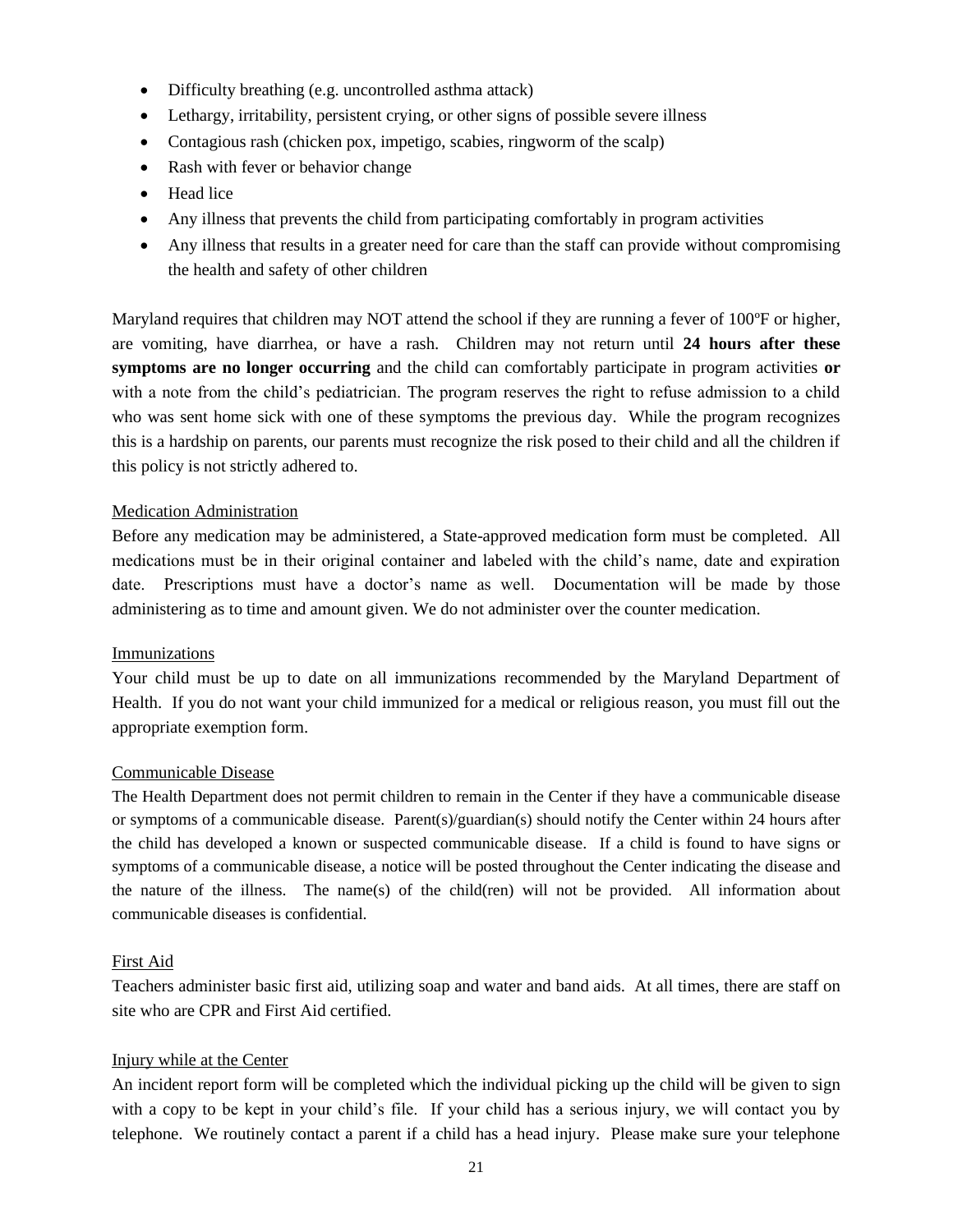information is up to date, including your Emergency Pick Up information.

#### Emergency Procedures

If a child is seriously injured or in need of immediate medical attention, a staff person will call the rescue squad and the child will be taken to the nearest Hospital. Parent(s)/guardian(s) will be notified immediately. Parents are required to pay for the cost of the ambulance and all medical expenses. Staff will not transport children in the case of a medical emergency.

#### Significant Special Needs and Food Allergies

Parents of any child enrolled or applying to enroll at HTCDS must notify the Center of any medical condition requiring special attention. All information will be transmitted to the child's teacher.

The Center will make every effort to meet the child's special needs. These special needs include any allergies a child may have to certain foods (e.g. peanut butter, milk, eggs).

If an allergy or other special condition exists requiring accommodations, (e.g., administration of an Epipen, special feedings, etc.), a medication administration form is required. The Center will make any reasonable accommodation of the child's special needs, consistent with the Americans with Disabilities Act (ADA).

HTCDS is a nut-free program. Families are asked to refrain from sending food items containing nuts into the building. Foods containing nuts will be immediately discarded. Appropriate alternatives, such as soy butter, are permitted.

#### Toilet Learning

There is no magical age at which a child will automatically start to use the toilet independently. Children will use the toilet when they are ready. When a child shows interest, we will support him/her by providing a safe and nurturing environment where he/she can explore the toilet and toileting procedures. Please be sure to talk with your child's teacher about your child's toileting needs. Parents and teachers working together provide for the highest success for the child. Until a child is fully potty trained the parents/guardians are still responsible for bringing pull ups, wipes, ointment etc. If the parents/guardians do not bring all required potty items, we will provide them at a cost to the parent/guardian.

#### Drugs, Alcohol & Cigarettes

Because we care about the safety of children, if, in our judgment, an individual coming to pick up your child is impaired by drugs or alcohol, the staff person in charge will:

- o Inform the person of the observation that he or she appears to be under the influence of drugs/alcohol.
- o Ask the person to contact someone else to transport the child.
- o Contact the police department if the authorized person insists on transporting the child.

Cigarettes may not be smoked in the Center or on the grounds surrounding the Center. A receptacle is available at the entrance for cigarette butt disposal.

#### Child Neglect/Abuse Reporting Responsibilities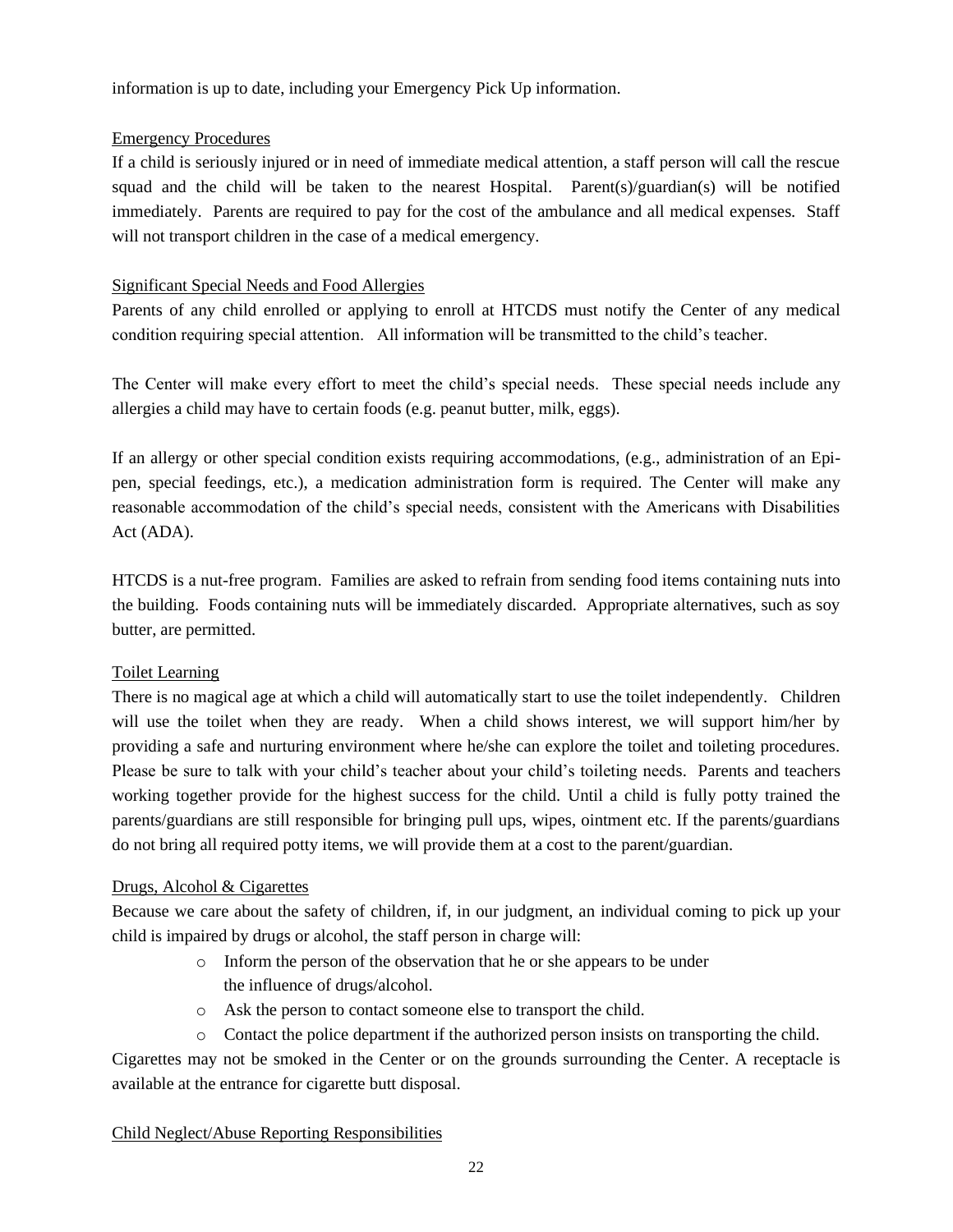If there is a suspicion of child neglect or abuse, it is our legal and moral responsibility to report our suspicions to the proper authorities. Children are observed daily for bruises and monitored that their basic needs are being provided for.

## **XII. FOOD, NUTRITION & PHYSICAL ACTIVITY**

#### Food Provided by Center

The Center provides children with two snacks and a breakfast (if here by 8:00 am) each day. We provide whole grains, fresh fruits and/or vegetables at least four times a week, and we limit fat, sugar, and salt in the food we serve. The breakfast includes a grain such as cereal, French toast or waffles, juice, and milk. Typical snacks include foods such as cheese, crackers, fruit, or vegetables. Menus are posted in the kitchen.

As required by Licensing, we provide all drinks. Milk is served at breakfast and lunch times and milk, apple juice (50% water and 50% juice) or water is served at snack times. Please do not send drinks to school with your child(ren).

#### Food from Home

Lunch is to be brought in a food thermos, superheated if appropriate. Please do not send foods that require a significant amount of preparation or need to be heated. Young children require nutritious and wholesome foods. Holy Trinity Lutheran Church is a certified Wellness Center, believing that good eating habits last a lifetime. Therefore, we prefer that you send healthy foods in your child's lunch. If you want to include a dessert in your child's lunch, we suggest yogurt, raisins, fruit, or low sugar cookies. Please note that we monitor meals provided from home and supplements as necessary to ensure that children are receiving nutritious, balanced meals.

Reminder: The Center has a no nut policy!

Food is not used as a means to reward or punish children.

#### Physical Activity

Physical activity is essential for a healthy lifestyle and can prevent a host of diseases in conjunction with eating healthy. According to the Department of Agriculture, physical activity helps control weight, build lean muscle, reduce fat, promote strong bone, muscle, and joint development, and decreases the risk of obesity. Children need 60 minutes of play with moderate to vigorous activity every day to grow up to a healthy weight, and adults need to be active at least 30 minutes a day.

Outdoor play increases children's mental and physical health, and one of the easiest ways for children to get the recommended 60 minutes of play is for them to play outside. Outdoor play reduces stress in children, helps them maintain a healthy weight, and boosts their immunity and bone health. Swimming, picnics in the park, and outdoor concerts are great opportunities to increase outdoor activity.

Weather permitting; the children go outside for recess twice a day. We go out in temperatures as low as 32 degrees and as high as 89 degrees; please make sure your child is dressed appropriately for outdoor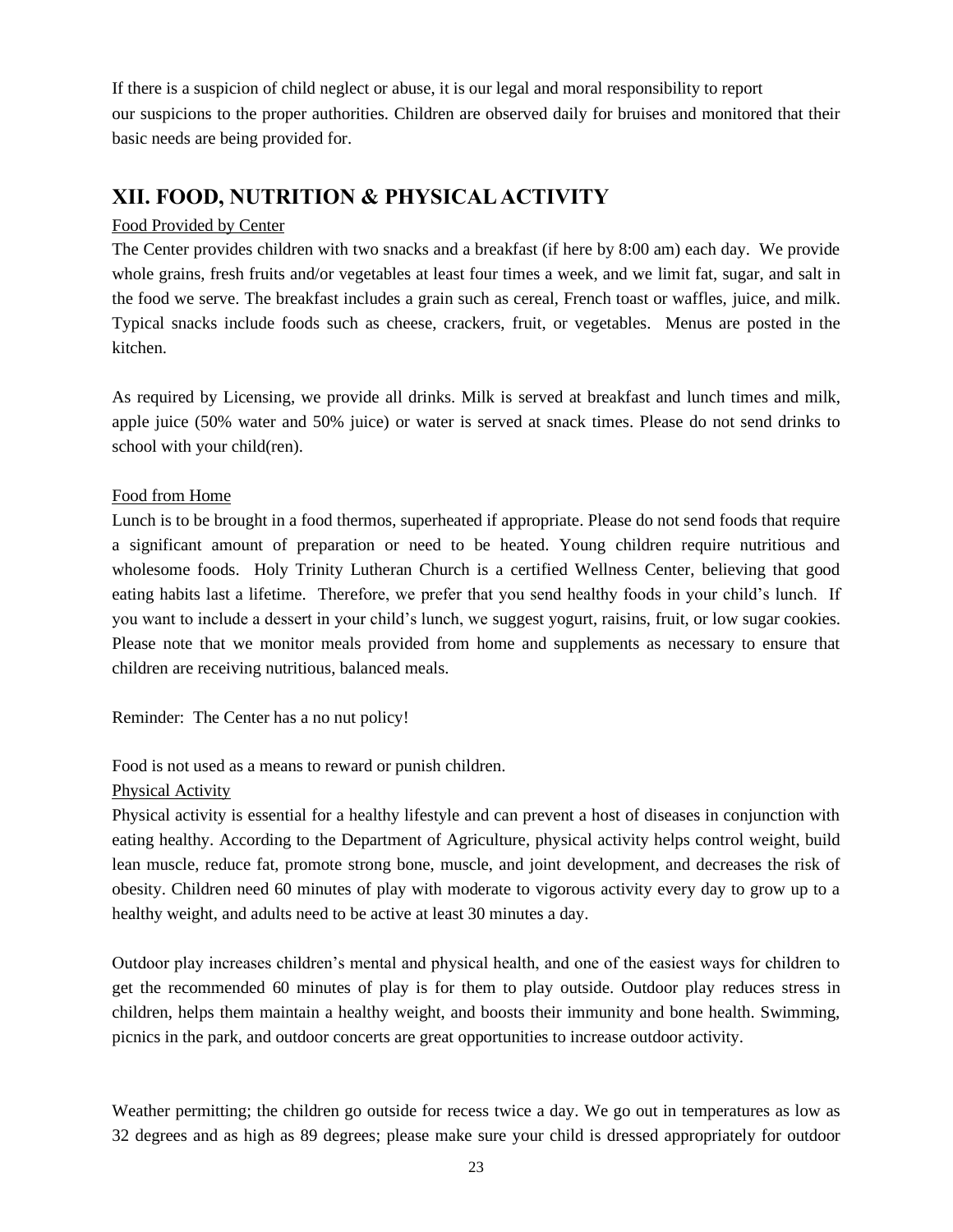play.

## **XII. FAMILY and CENTER COMMUNICATIONS**

We consider a free exchange of information between parents and staff to be critical for the welfare of your child. On an on-going basis, we share information about your child's growth and development and daily activities.

During arrival and pick-up times, the staff is frequently busy with the children, and it is difficult to talk at any length. So that we can have uninterrupted times to talk, we encourage parents to call (301-317-6600), e-mail [\(htlclaurelmd@gmail.com\)](mailto:htlclaurelmd@gmail.com) to schedule a time to discuss any problems or questions you may have.

It is VITAL for us to have any information that may affect your child and important for you to be aware that all family information is confidential. If there are any changes in family life, jobs or other situations that may be stressful for the child, we need to know in order to give the child extra nurturing and support. The relationship we have with your child will be a special one but will never take the place of your relationship with your child as parents.

We seek to also have a special relationship with you as parents, working together in the support and education of your child.

## **XIII. PARENT/FAMILY ENGAGEMENT OPPORTUNITIES**

Communication between families and staff is essential in maintaining a high-quality program. We encourage you to let your child's teacher know which mode of communication is best for your family. Teachers and families may communicate daily, at drop off and pick up times, via the telephone and/or through notes or e-mails. We encourage you to schedule meetings with your child's teaching team at any time during the year.

#### Parent/Teacher Conferences

Parent/teacher communication is an ongoing process; however, twice a year (in January and May (if needed) parents are invited to schedule a formal conference to discuss your child's developmental progress. Please do not wait for a formal conference if you have questions or concerns about your child's daily activities or development.

#### Back to School Night

Back to school night occurs within the first weeks of school. It is required that one adult be present representing each child/family. At this time staff will be introduced, policies and procedures reviewed, and parents will have an opportunity to meet with their child's teacher and to review the year's curriculum and goals.

#### Parent and Communication Bulletin Boards

The Center regularly posts notifications about upcoming events, changes in the Center's scheduling, important contact information about the Center, safety issues regarding the community, parent education opportunities and other relevant information regarding the care of our children. Boards are located at the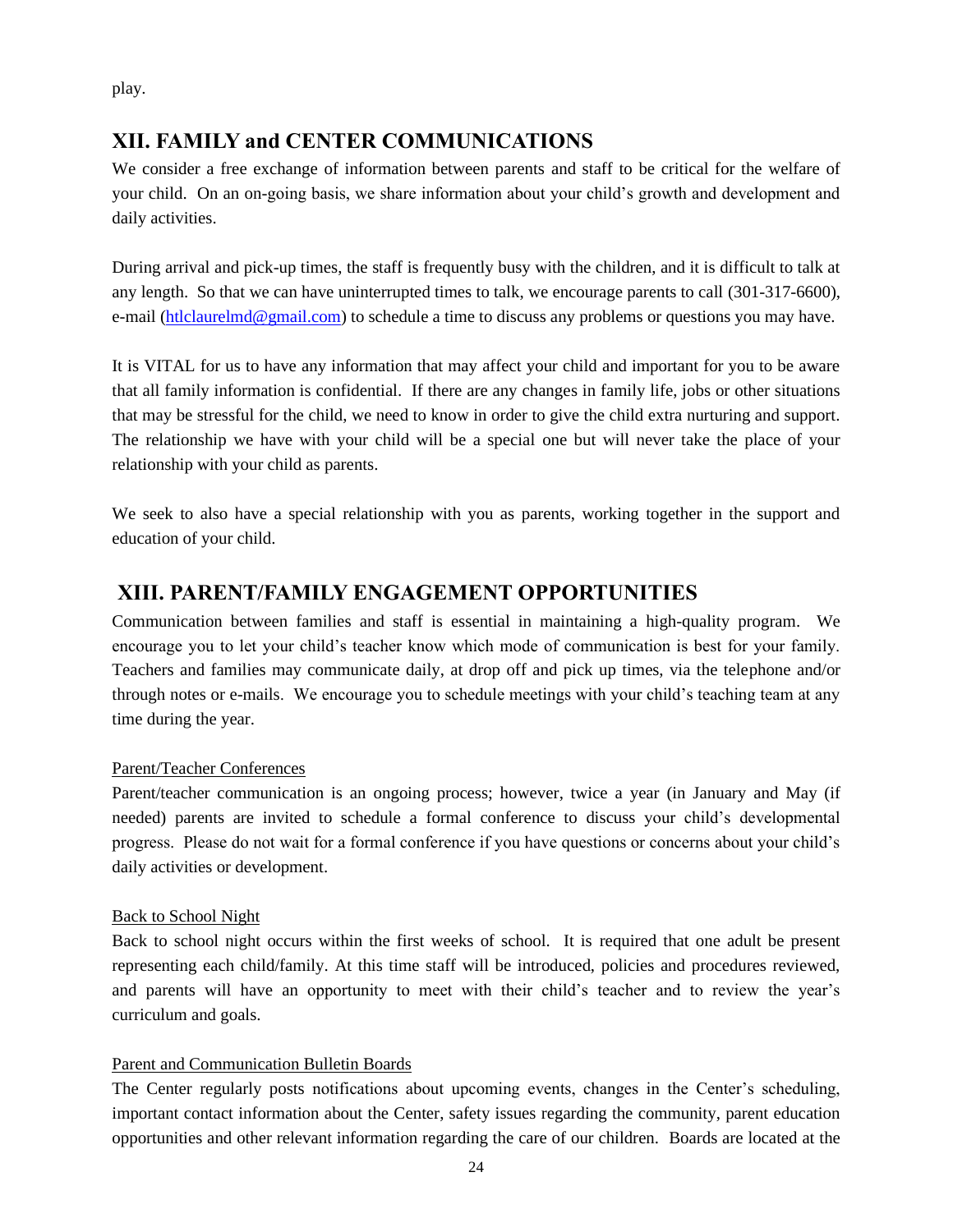attendance computer and outside each classroom. Please check the boards regularly.

#### Special Events

Throughout the year special programs of interest to parents and families will be posted or offered internally. Parents are invited and encouraged to attend whenever possible.

#### Winter Shelter

Winter Shelter occurs the last week in January. Winter Shelter is a community program that houses homeless men (up to 23 men). This is an outreach ministry of Holy Trinity. The men are vetted by LARS (Lars Advocacy Referral Services) and enter and leave the building outside the operating hours of the Day School program. Parents and families may sign up to help serve or provide meals for the men. The After Care program is moved to the Welcome Center of the church for the week and parents are asked to enter/leave the building from the upstairs door.

#### Parent Representation on the Board of Directors

In order for our parents to have input in the visioning and implementation of the Center's program, we have parent representatives on the school board. A parent who would like to be considered for the position should contact the Director. Parent reps help plan fund raisers, outreach activities, teacher appreciation week, and fun events such as the end of the year picnic and Christmas luncheon. Board meetings are generally held the fourth Monday of the month beginning at 7:00 pm**.**

#### Newsletter and Email Notices

Our newsletter, Kids Talk, is distributed monthly and contains information about Center events and activities. In addition to the monthly newsletter, emails are used to communicate important announcements. Please make sure that both the office and your classroom teacher have a current email address for communication regarding your child(ren).

#### Meetings with the Director

The Director is available to meet with you should you have questions or concerns about the program. Please feel free to contact the Director at any time to arrange an appointment. The Director is also available for telephone conferences if you are unable to meet at the Center.

#### Families as our Partners

Families are encouraged to participate in HTCDS's program in any capacity. Family members may volunteer to spend time in the classroom, to chaperone field trips, or help in the office. Family members are also encouraged to join the School Board, attend board meetings, attend Back to School Night and participate in fundraising and Center –wide events. If you would like to get involved but are not sure how, send an e-mail to [htlclaurelmd@gmail.com](mailto:htlclaurelmd@gmail.com) and we'll get you connected.

#### Fund-Raising

Periodically, fund-raisers will take place. We ask that you participate to the best of your ability and comfort. All fund-raiser projects will be used for school-related purposes (for example, playground equipment) or contributed to a designated charity which will be identified at the time of the fund raiser. Gambling and raffling are not permitted at the Center.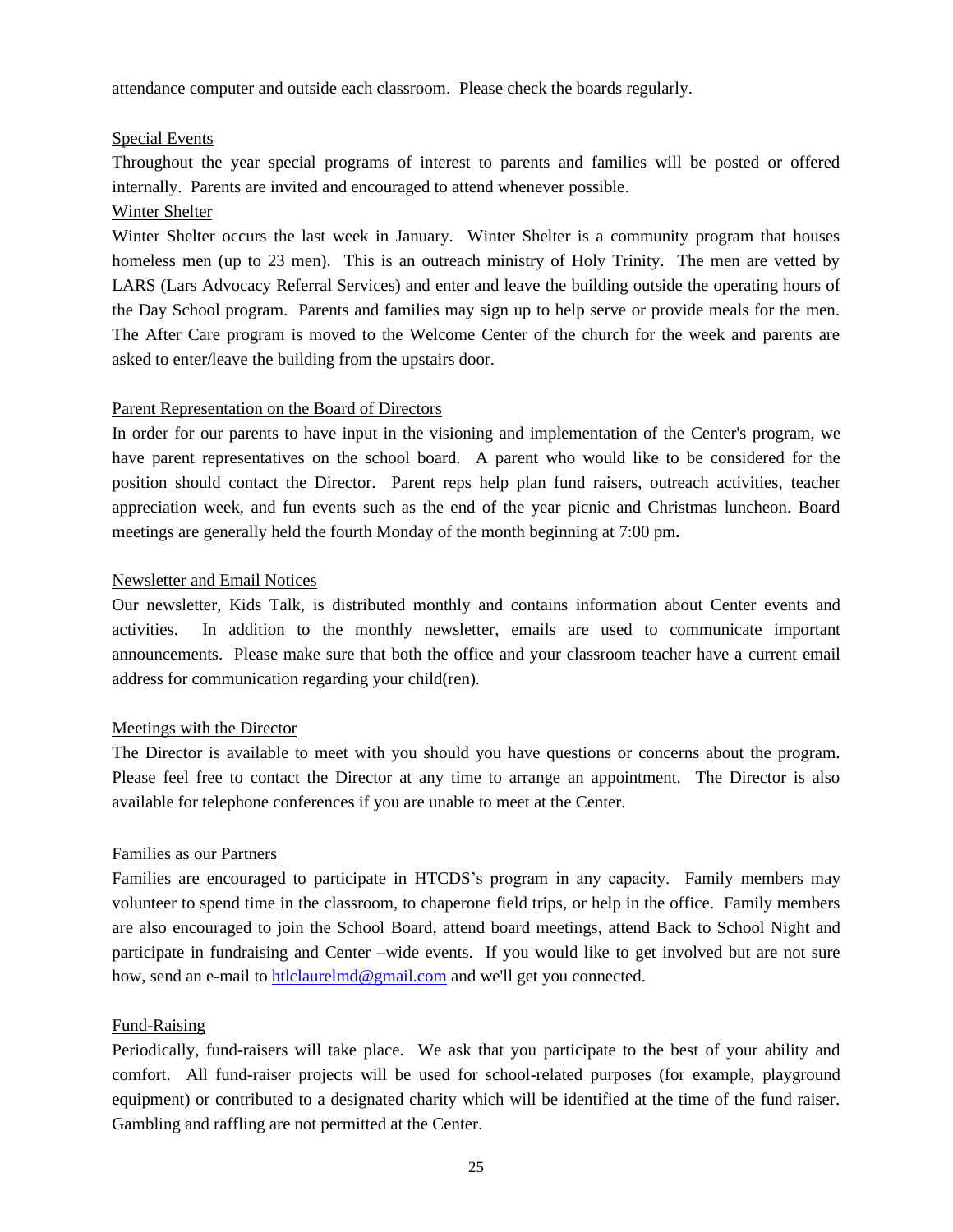#### Donations

We are a nonprofit organization. All donations made to the Center are tax deductible. If you would like to make a donation, please notify us or leave the donation, appropriately marked, in the tuition box. If you would like to donate toys or other materials, please let the Director know. Teachers have ultimate authority to choose which donated toys to keep in the classroom. Previously used stuffed animals cannot be accepted.

#### Family Events

Periodically throughout the year HTCDS families and friends are invited to Center-wide celebrations. All special events are announced in the newsletter and posted on the Parent Board. Please join us for these events, which help strengthen the HTCDS community.

#### School Pictures

We are delighted to be able to provide the opportunity for school photos in the fall and again in the spring. Siblings and whole families are welcome to participate if they can be scheduled within the hours we have scheduled with the photographer. Purchases are not required.

## **XV. GRIEVANCE PROCEDURE**

Families should attempt to resolve problems or express concerns about the program in the following order:

- 1. If the problem concerns your child's classroom, please speak to your child's teacher.
- 2. If the problem concerns the program or a policy matter, please speak to the Program Coordinator or Director.
- 3. If the problem concerns a financial matter, please speak to the Administrative Assistant.
- 4. If the problem is not resolved by speaking to a teacher, the Administrative Assistant, or the Program Coordinator, please speak with the Director.
- 5. If the Director is unable to revolve your concerns, you may bring your concern, in writing, to the attention of the School Board. If the issue is a program or policy matter, the matter will be discussed at the next scheduled Board Meeting. If the issue is a confidential matter regarding a child, all parties involved must document their views and submit them to the Board Chair. The Board Chair will schedule a meeting with all involved to facilitate a resolution.

#### **XVI. CHANGES TO HANDBOOK**

Holy Trinity Christian Day School reserves the right to change this Parent Handbook from time to time at the discretion of the School Board. Changes will be presented in writing and parents will be informed in a timely manner.

Holy Trinity Christian Day School is a ministry of Holy Trinity Lutheran Church. Additional information about the Evangelical Lutheran Church in America may be found at [www.elca.org](http://www.elca.org/)

Visit the School web site at www.holytrinitychildcare.org Visit the Church web page at [www.htlclaurel.org](http://www.htlclaurel.org/) Contact us at [htlclaurelmd@gmail.com](mailto:htlclaurelmd@gmail.com)